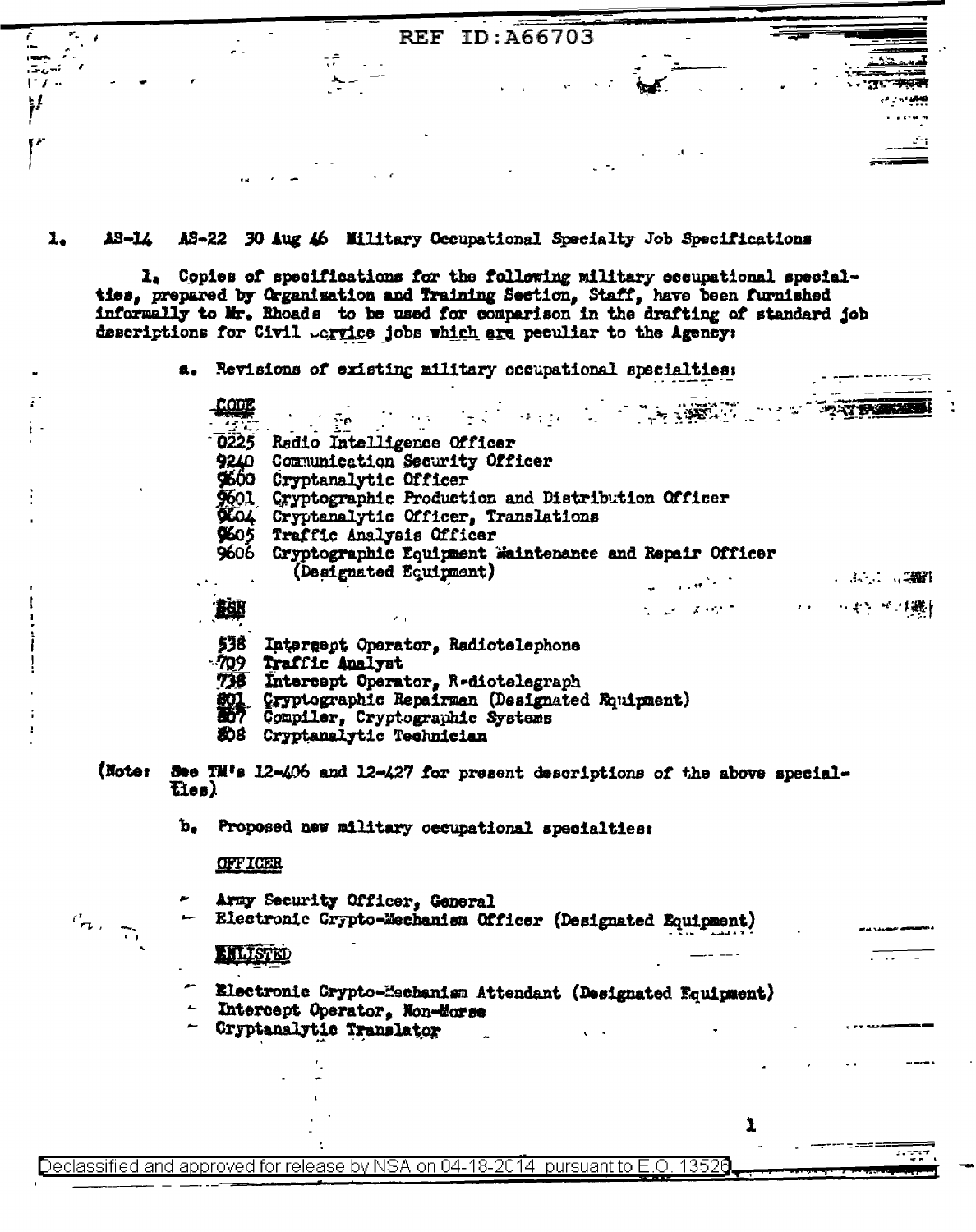AS-22 30 Aug 16 Military Occupational Specialty Jeb Specifications (Cont'd) **15-14** 

Other military occupational specialties in which this Agency is interested.  $2.$ but for which no revised job specifications have been prepared to date. are:

# CODE (TH 12-406)

0532 Communications Officer - Special (AH-2) 9602 Cryptanalytic Officer, Chemical 9603 Cryptographic Officer. Rouinment

# **SSN (TM 12-427)**

543 Radio Intelligence Control Chief 799 Intercept Operator, Fixed Station 977 Radio Security Technician

3. It will be proposed to The Adjutant General that the following existing military occupational specialties be eliminated when the proposed revisions of the MOS's listed opposite then have been published:  $B = 18.5 + 12.5$ 

| CODE (TH 12-406)                                          | IQ DE REDIECEU DA<br>Revised Job Specification for |
|-----------------------------------------------------------|----------------------------------------------------|
| 9610<br>Security Officer, Cryptographic                   | 9240                                               |
| <b>SSN (TM 12-427)</b>                                    |                                                    |
| 739<br>Intercept Operator $-$ J<br>6709 Traffic Analyst G | 738<br>٠<br>709                                    |
| 8709<br>Traffic Analyst J                                 | 709                                                |

4. It is desired that the Coordination Committee for Classification and Wage Administration undertake to:

a. Coordinate with interested divisions the revised and new job specifications prepared by Organisation and Training Section, Staff, listed in paragraphs la and b, above.

b. Review and submit recommendations on the job specifications listed in paragraph 2, above.

e. Submit recommendations for any new military occupational specialties which are considered desirable, together with their minimum specifications.

d. Consideration should also be given to the following military occupational specialties which are of direct but not exclusive interest to this Agency:

. 윤

**AN ALGEMENT AND A** 

CODE (TM 12-406)

 $\cdot$   $\cdot$ 

 $\mathcal{F}^{\mathcal{F}}$ 

0200 Communications Officer 0220 Signal Center Officer 0221 Signal Center Officer, Field 0222 Signal Center Officer, Fixed Station 0224 Signal Center Officer, Cryptographic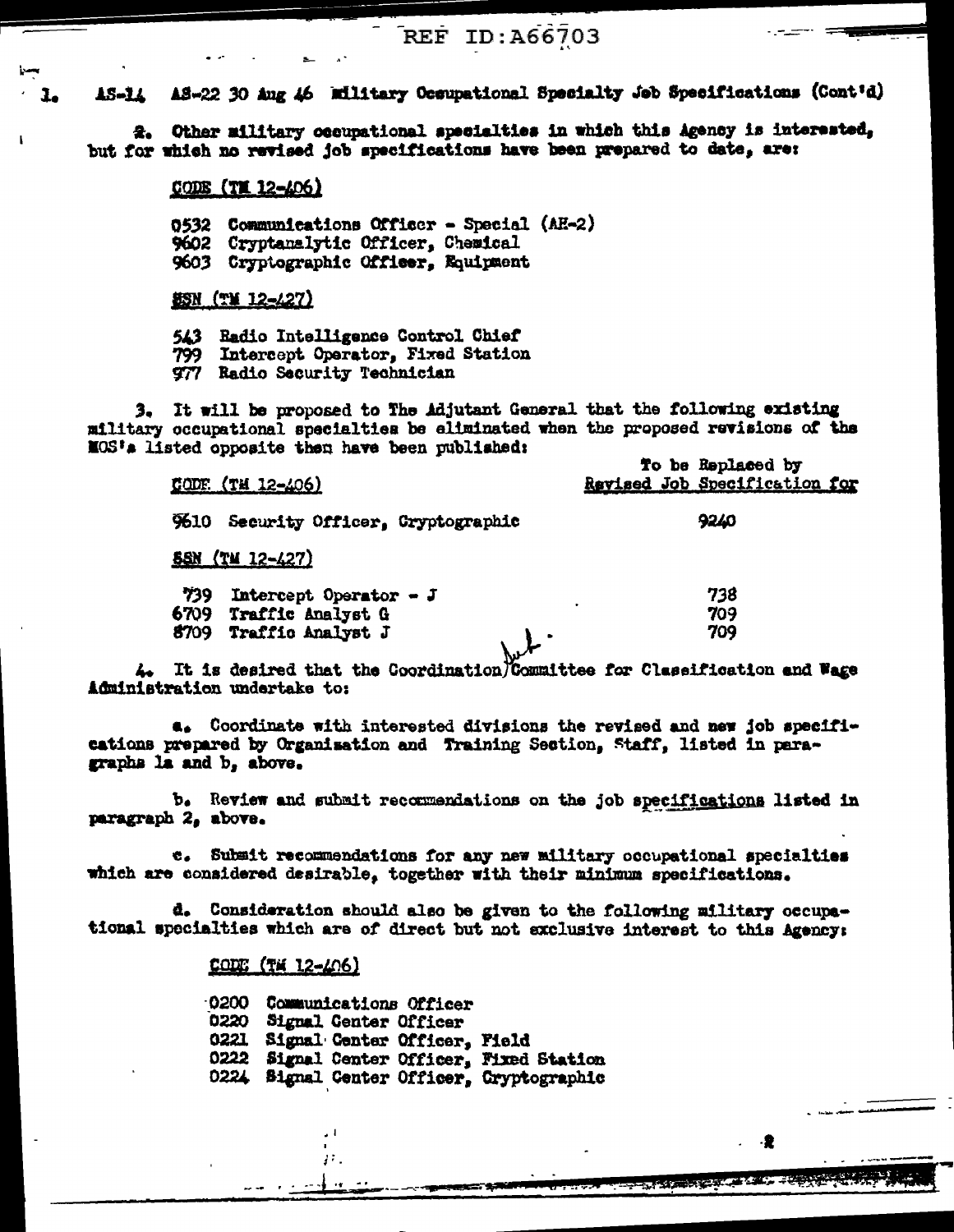ಹ್ಮಾನ್ಸ್ ಪ

**Secretary** 

وزواوه والمنابي

 $15222$ 

-- - -

### AS-22 30 Aug 46 Military Occupational Specialty Job Specifications (Cont'd) 1.  $AS - 14$

ВЕН (ТИ 12-427)

ng <del>enga</del>r

667 Message Center Clerk

674 Message Center Chief

 $\sim 10^{-11}$ 

 $\sim$  elec  $=$ 

 $\frac{1}{2}$ 

Cryptographic Technician 805

 $\mathcal{F}(\mathbf{r})$  .

 $\sim 1$ 

868 Radio Teletype Mechanic (This job specification was prepared by the AAF and appears to be an unnecessary duplication of the

GEORGE A. BICHER

Extension 498

 $\mathcal{L}(\mathbf{z})$  . In (

с.

Colonel, Signal Corps

The Marine Market Street المناسب والمحرم فيرز المداني ما

**SAME AND STREET OF STREET** 

waren a

**CONTRACTOR STATES AND THE AUTHOR** 

ar water om

 $\sim 1000$  erg and  $\sim 1000$ 

**CONSTRUCTION AND L.** 

் உட்டியூ அமைப்ப

Y CONTROLLA

Toputy Chief, Army Security Agency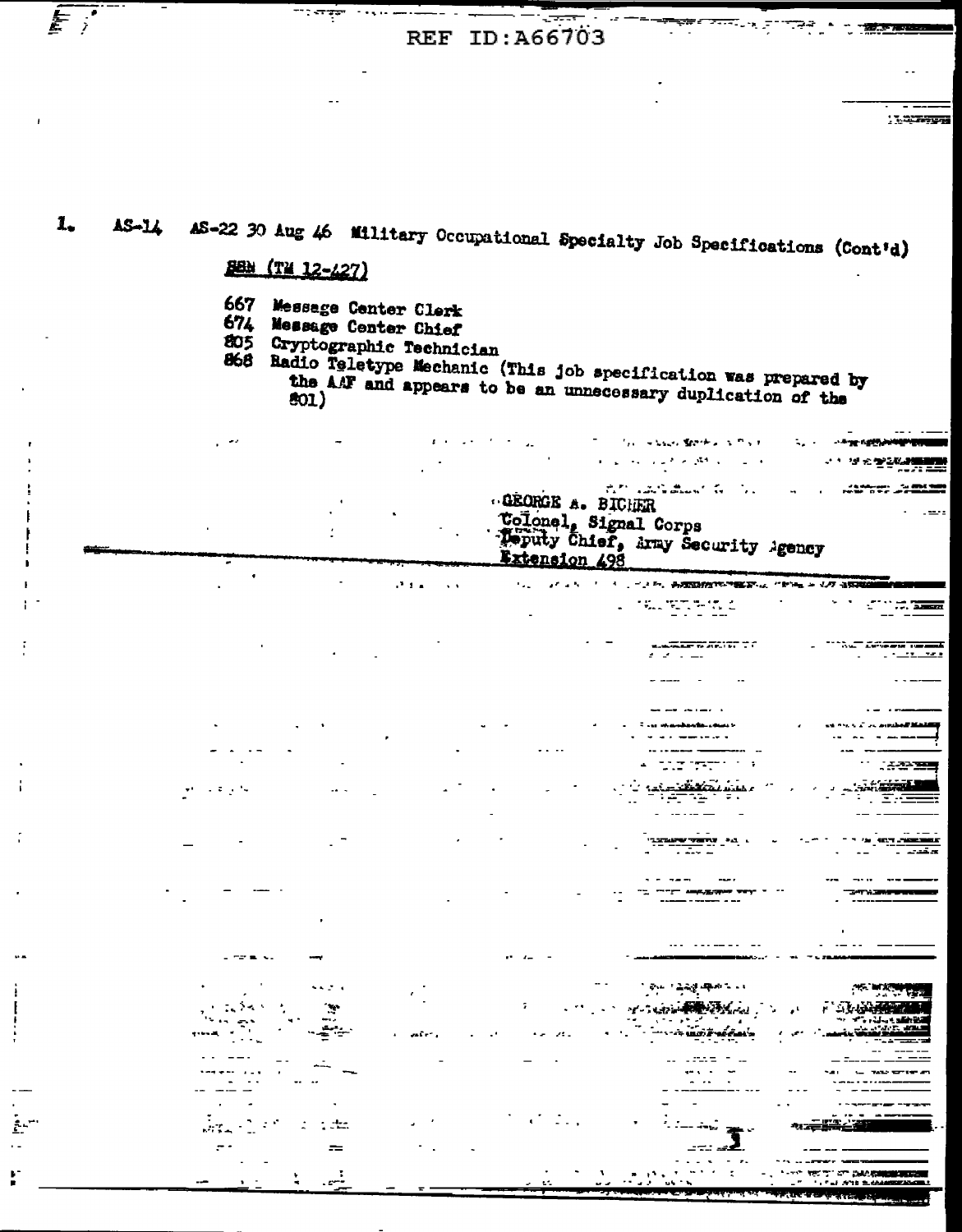# • REF ID:A66703 • ARMY SECURITY OFFICER, GENERAL  $( * )$

Commands or supervises all signal intelligence and communication security activities of a headquarters and subordinate units. Formulates plans for the disposition of signal intelligence and communication security organizations and for the most efficient utilization.of personnel and facilities. Directs the interception of radio and wire transmissions and the derivation of intelligence therefrom. Directs activities for the employment and detection of invisible writing. Directs the monitoring of friendly radio and wire circuits and the analysis of friendly traffic for violations of transmission and cryptographic security; makes recommendations for the improvement of all phases of communication security including physical, transmission and cryptographic security. Directs the compilation, storage, distribution and accounting or cryptographic material and the repair and maintenance of cryptographic equipment where applicable. Advises on the security of electrical communication circuits. Interprets signal intelligence and communication security doctrine and regulations. May direct research and develop-<br>ment activities in the signal intelligence and communication security fields.

Must have a thorough knowledge or the tactical and strategic employment or signal intelligence and communication security units, and have a general background knowledge of all signal intelligence and communication security doctrine, principles and procedures.

\*Code to be assigned.

t·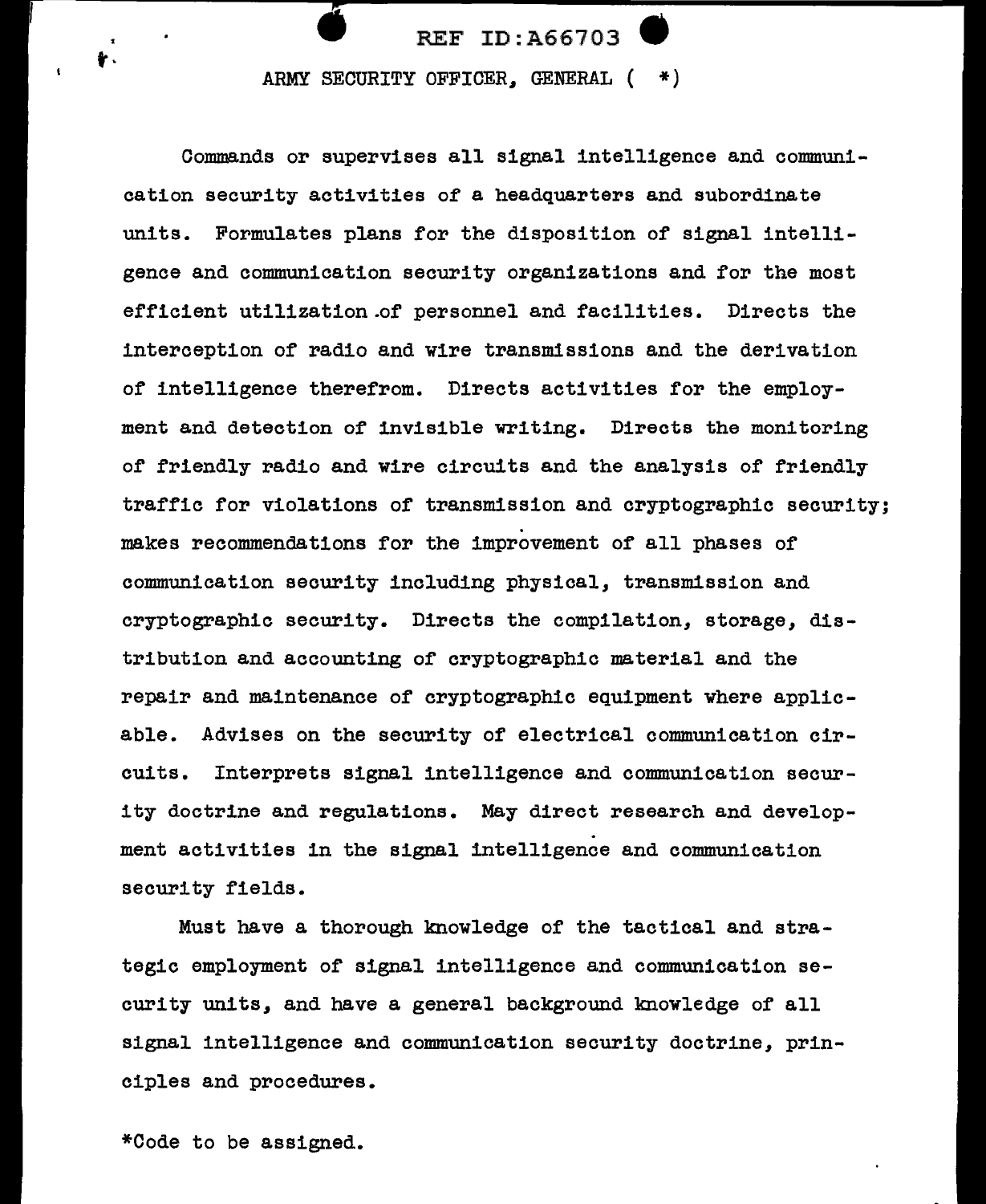Cryptographic clearance essential.

Military experience in signal intelligence and communication security essential.

Civilian experience in radio or electrical engineering desirable.

Should be college- graduate with training in radio theory, mathematics, chemistry or languages.

(If a more detailed description of the duties of this specialist is required, a request therefor should be addressed to the Chief, Army Security Agency, The Pentagon, Washington 25, D. C., Attention: WDGAS-22)

# SOURCE JOBS

Radio Engineer Electrical Engineer Physicist Chemist

Mathematician Cryptanalyst Student of Cryptography

 $\boldsymbol{r}^{\dagger}$ 

 $^{\circ}$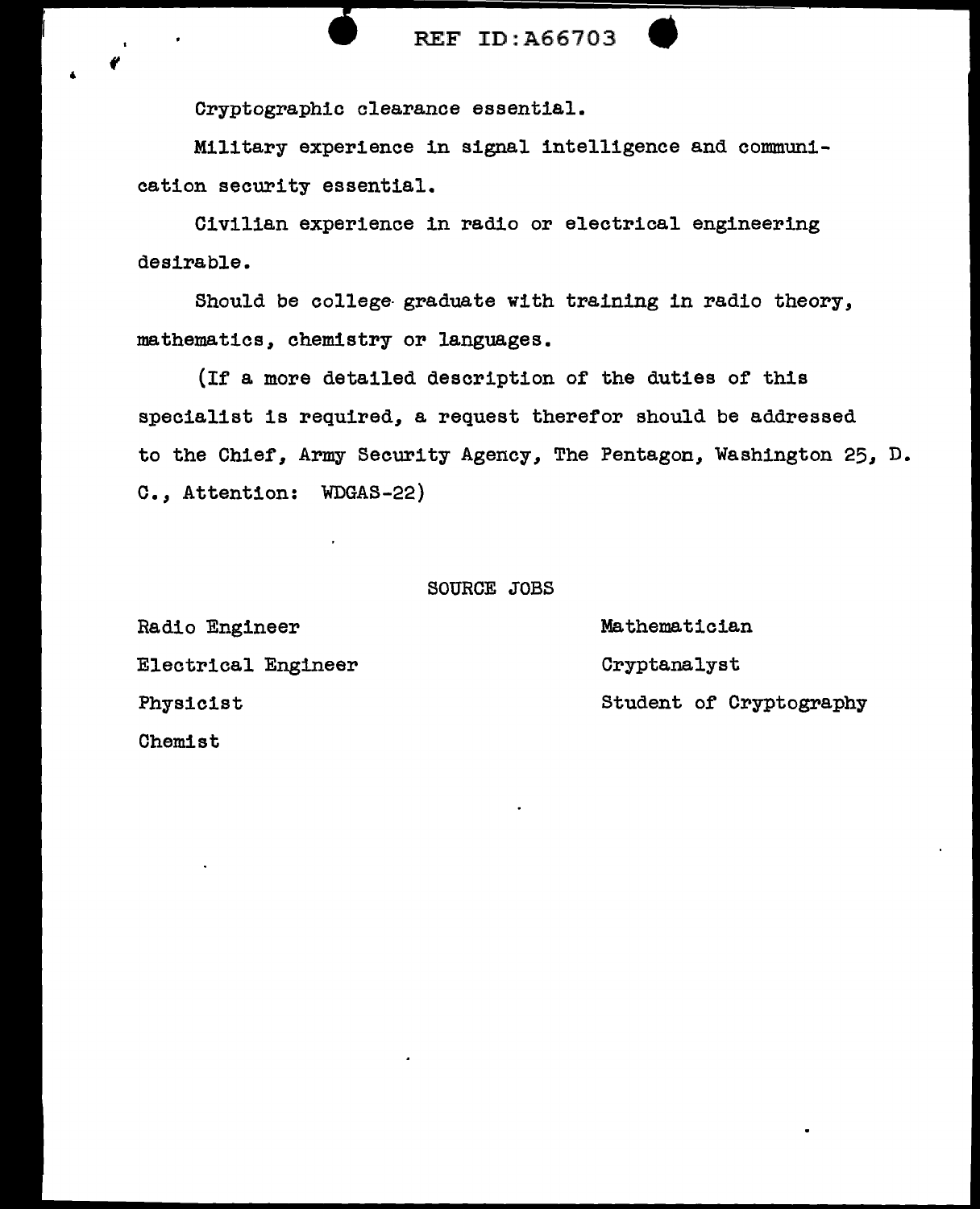

ARMY SECURITY OFFICER, GENERAL ( \*}

Commands or supervises all signal intelligence and communication security activities of a headquarters and subordinate units. Formulates plans for the disposition of signal intelligence and communication security organizations and for the most efficient utilization of personnel and facilities. Directs and controls tactical and fixed station radio interception, direction finding, identification of radio transmitting stations; directs and controls tactical wire interception activities. Directs the monitoring of friendly radio and wire circuits for violations of transmission and cryptographic security; makes recommendations for the improvement of all phases of communication security including physical, transmission, and cryptographic security. Directs the derivation of intelligence by means of traffic analysis and cryptanalysis, including such translation activities as may be necessary. Directs the compilation and analysis of friendly radio traffic data and the preparation of radio control traffic, or formulates appropriate recommendations for necessary corrections to prevent successful traffic analysis of our own communications. Directs the compilation, storage, distribution and accounting of cryptographic material and the repair and maintenance of cryptographic equipment where applicable. Directs the employment and detection of invisible writing and the solution of open codes and shorthand systems. Advises the local Army censorship on cryptanalytic matters. Advises on

\*Code to be assigned.

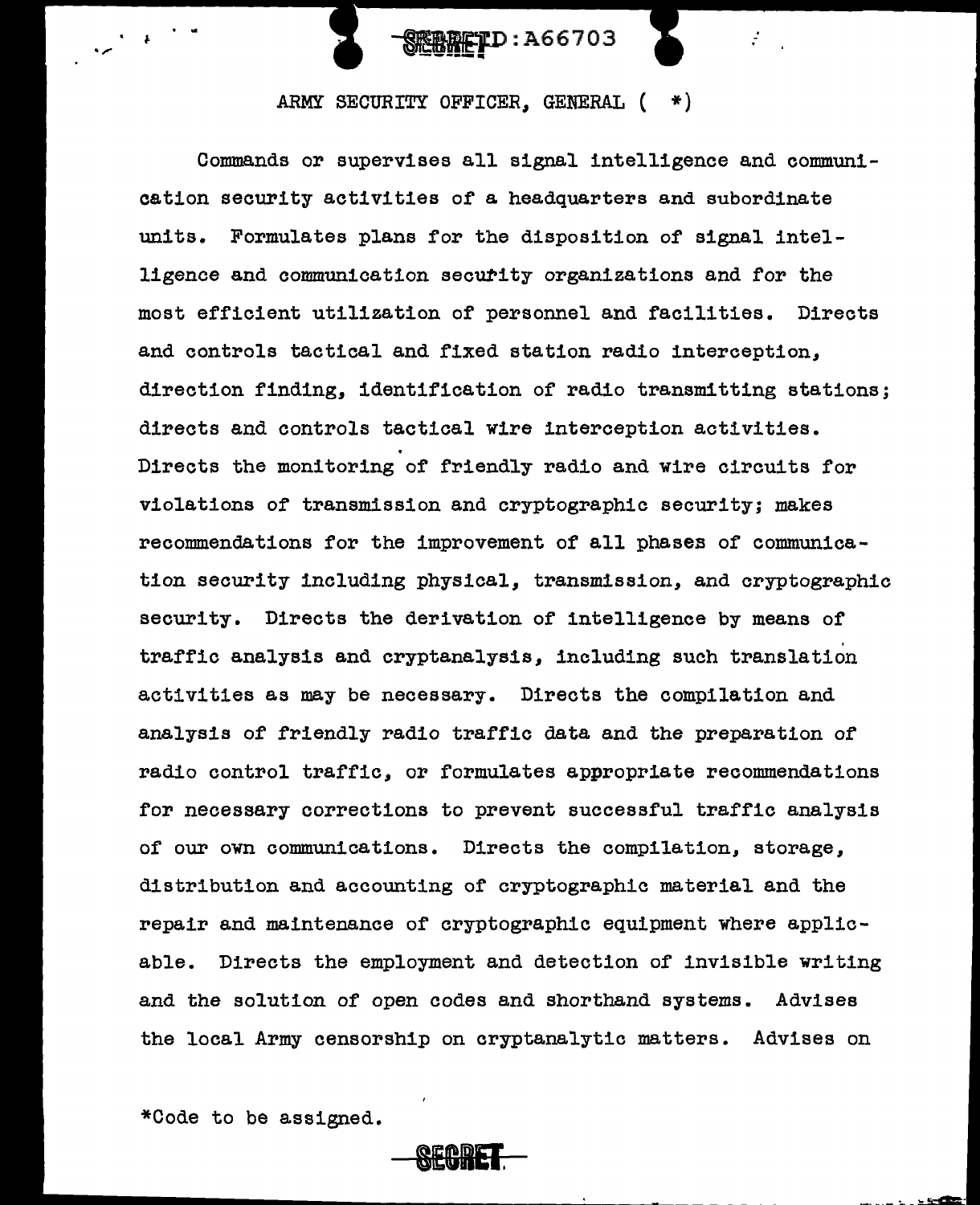

the security of electrical communication circuits over which classified communications may be authorized for transmission in plain language. Inspects signal and message centers and reports on the physical, transmission and cryptographic security practices thereat. Interprets signal intelligence and communication security doctrine and regulations. May direct research and development activities in the signal intelligence and communication security fields.

Must have a thorough knowledge of the tactical and strategic employment of signal intelligence and communication security units, and have a general background knowledge of all signal intelligence and communication security doctrine, principles and procedures.

Cryptographic clearance essential.

Military experience in signal intelligence and communication security essential.

Civilian experience in radio or electrical engineering desirable.

Should be college graduate with training in radio theory, mathematics, chemistry or languages.

SOURCE JOBS

Radio Engineer

Electrical Engineer

Physicist

Chemist

Mathematician Cryptanalyst Student of Cryptography

**CECRET**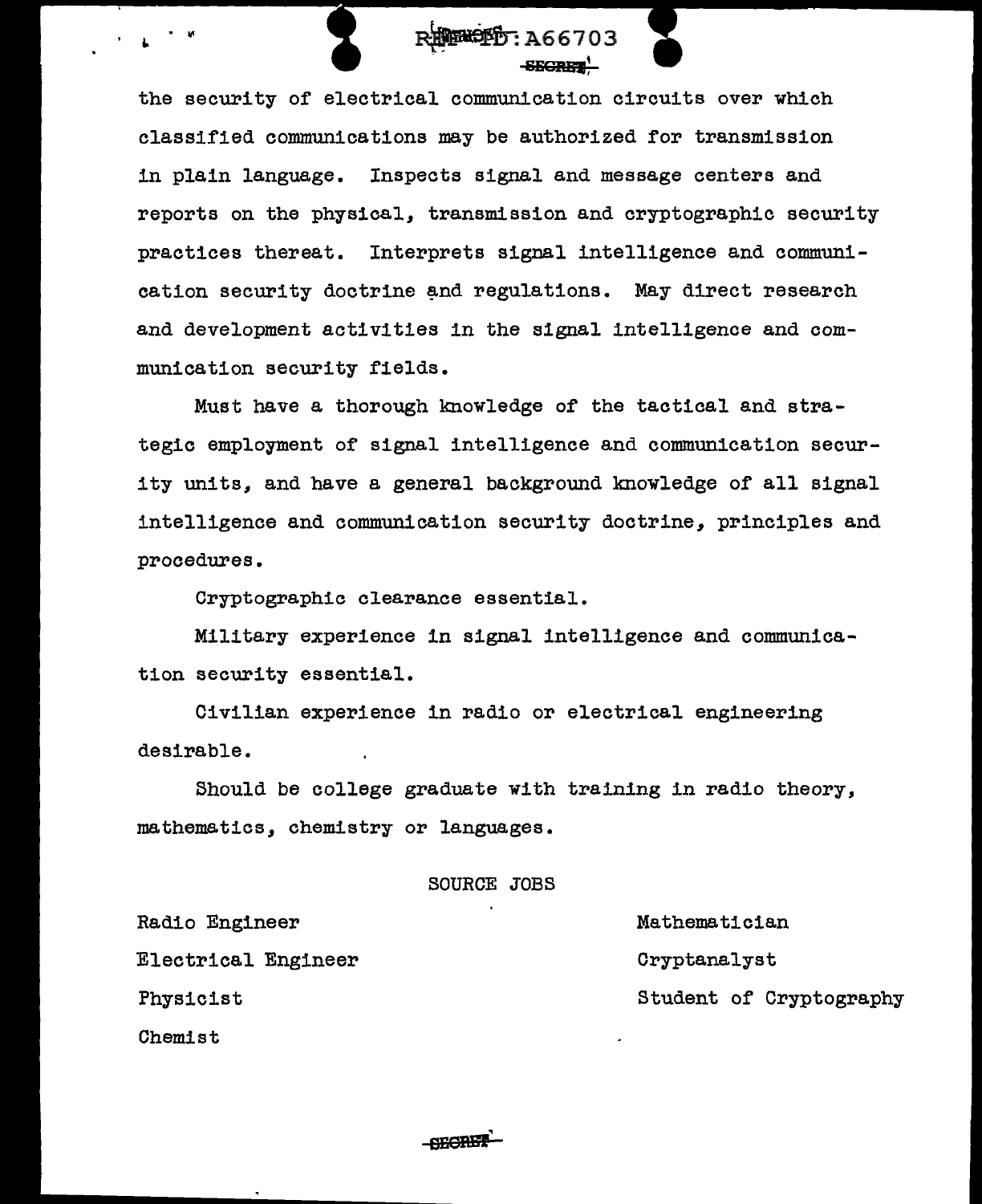

RADIO INTELLIGENCE OFFICER (0225)

Commands or supervises a radio intelligence organization engaged in the interception of radio traffic, direction finding activities, and traffic analysis.

Must have a knowledge of radio theory; the basic principles of traffic analysis; the operations of radio communications systems; and the employment, installation, and operation of radio intelligence equipment such as radio receivers, control systems, direction finders, and associated equipment. Must have a knowledge of International Morse Code. Must have a general knowledge of various types of traffic which have intelligence value.

Military training in radio intelligence work is essential.

Civilian experience in radio communications and engineering is desirable.

# SOURCE JOBS

.............. \_\_\_\_\_\_\_\_\_\_\_\_ ~~~~~~~~~~--------- -

Radio Engineer

Radio Operator

Electrical Engineer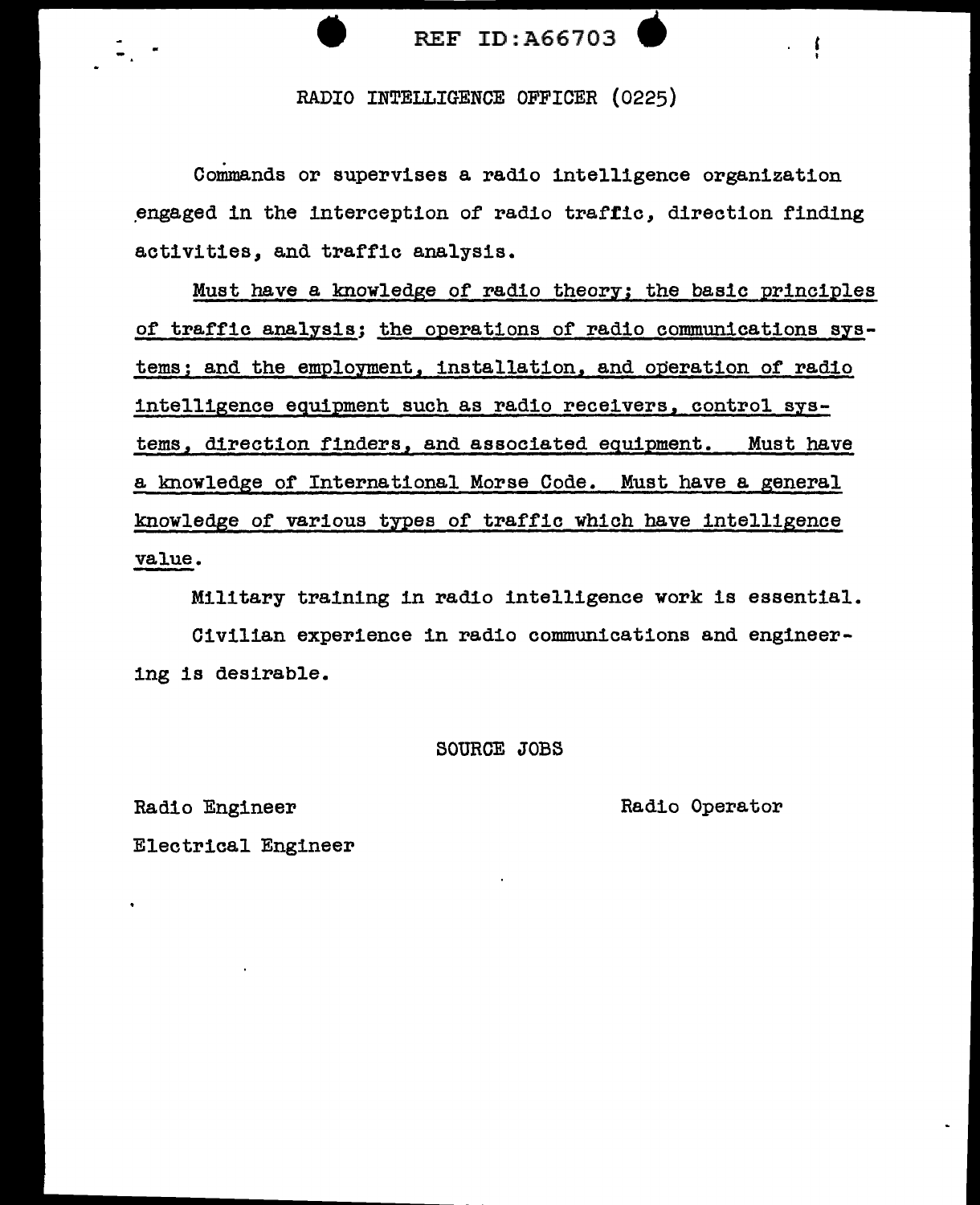

COMMUNICATION SECURITY OFFICER (9240)

Directs the maintenance of security for military messages transmitted through Army or commercial facilities. Supervises physical, cryptographic, and transmission security activities. May inspect code rooms and transmission facilities. to assure protection against fire, sabotage, and unauthorized access. May supervise the preparation of communication security instructions. Supervises the secure use of cryptographic systems and equipment. Supervises employment of secure methods of distributing, handling, and filing plain-text copies of cryptograms. Supervises operating practices and circuit discipline. Provides for review of classification and phraseology of messages.

Must have knowledge of cryptography and of uses and limitations of radio, teletype, and other communication equipment. Must be familiar with principles of cryptanalysis and traffic analysis. Cryptographic clearance essential.

Military experience in communications essential. Civilian managerial experience in communications desirable.

Should be a college graduate.

SOURCE JOBS

Communications Engineer '

Physicist

**Cryptanalyst** 

High School or College Instructor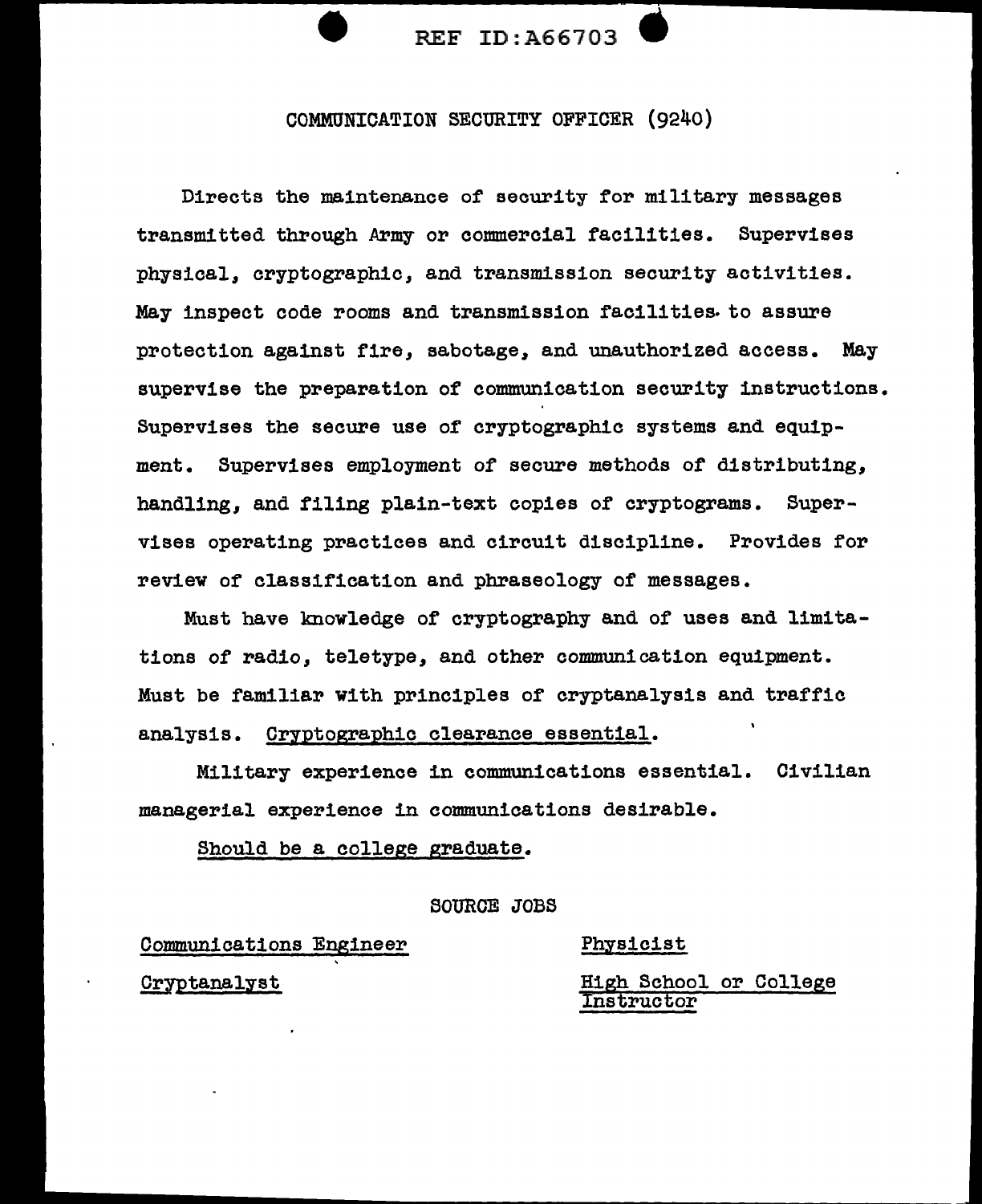

# CRYPTANALYTIC OFFICER (9600)

Devises methods of solving cryptographic systems and supervises the cryptanalysis or intercepted cryptographed traffic in general or in a designated language. Conducts or directs the analysis of friendly traffic for violations of cryptographic security. Makes recommendations to increase the security of cryptographic systems.

Must have a thorough knowledge of cryptography and cryptanalysis. Must possess initiative, patience, and marked deductive ability. Must know organization and terminology of appropriate military forces. Should have some knowledge of physics, mathematics, statistics, and traffic analysis.

Military experience in cryptography highly desirable.

Cryptographic clearance essential.

Civilian experience in the fields of cryptography, mathe• matics, physics, actuarial science or chemistry essential.

Should be college graduate with specialization in physics, mathematics, and statistics.

# SOURCE JOBS

Mathematician Actuary Cryptanalyst Accountant

Physicist Chemist Student, Cryptography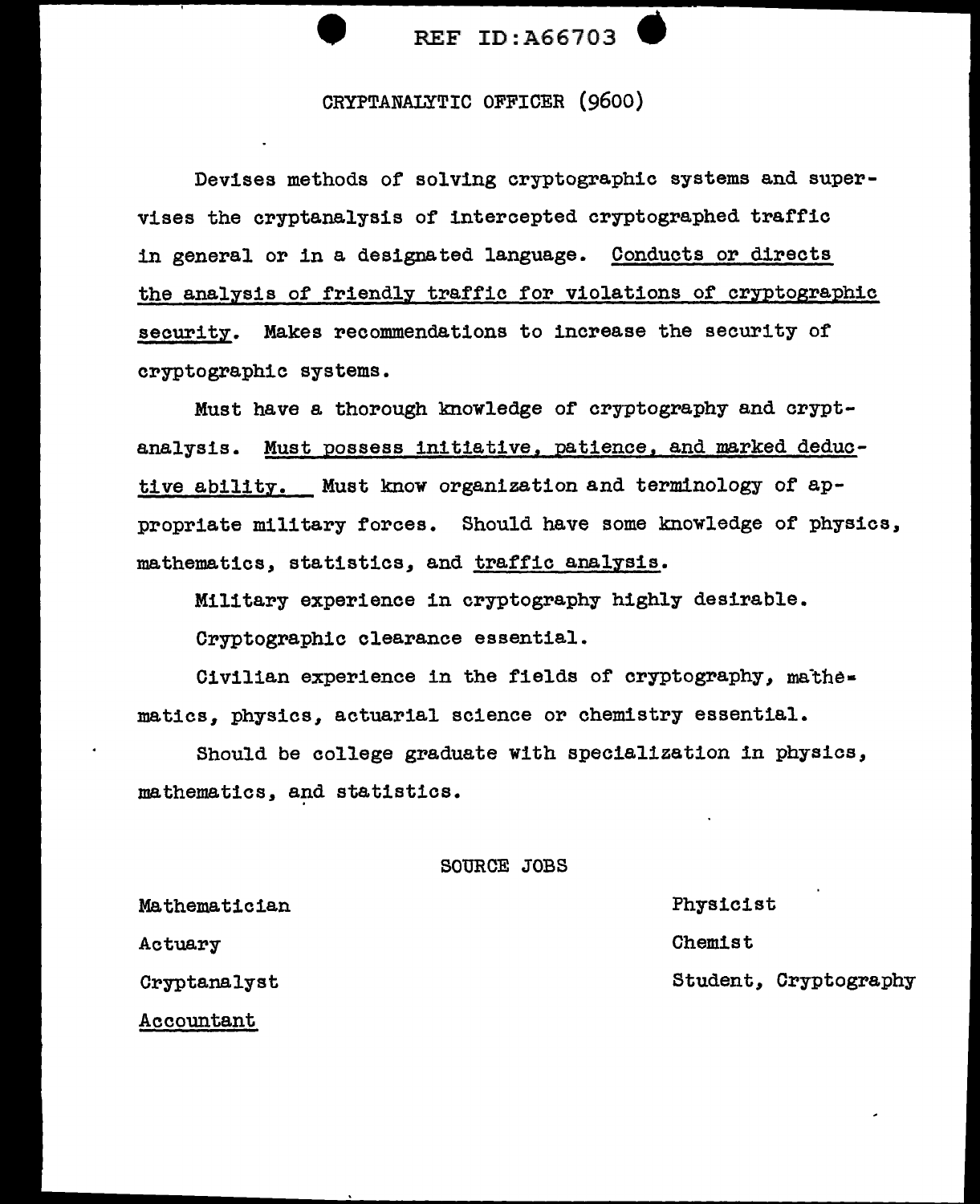# CRYPTOGRAPHIC PRODUCTION AND DISTRIBUTION OFFICER (9601)

Prepares and supervises the production, distribution and accounting for authorized cryptographic systems, keys, and supplements.

Must have a thorough understanding of War Department systems and the precautions necessary to safeguard these systems. Should have training in mathematics. Must know military organization and terminology.

Cryptographic clearance essential.

Basic military background and military experience in cryptography highly desirable.

Civilian experience in cryptography, or mathematics desirable.

College education desirable.

### SOURCE JOBS

Student, Arts and Sciences

..

Student, Cryptography

Mathematician

Actuary

Cryptanalyst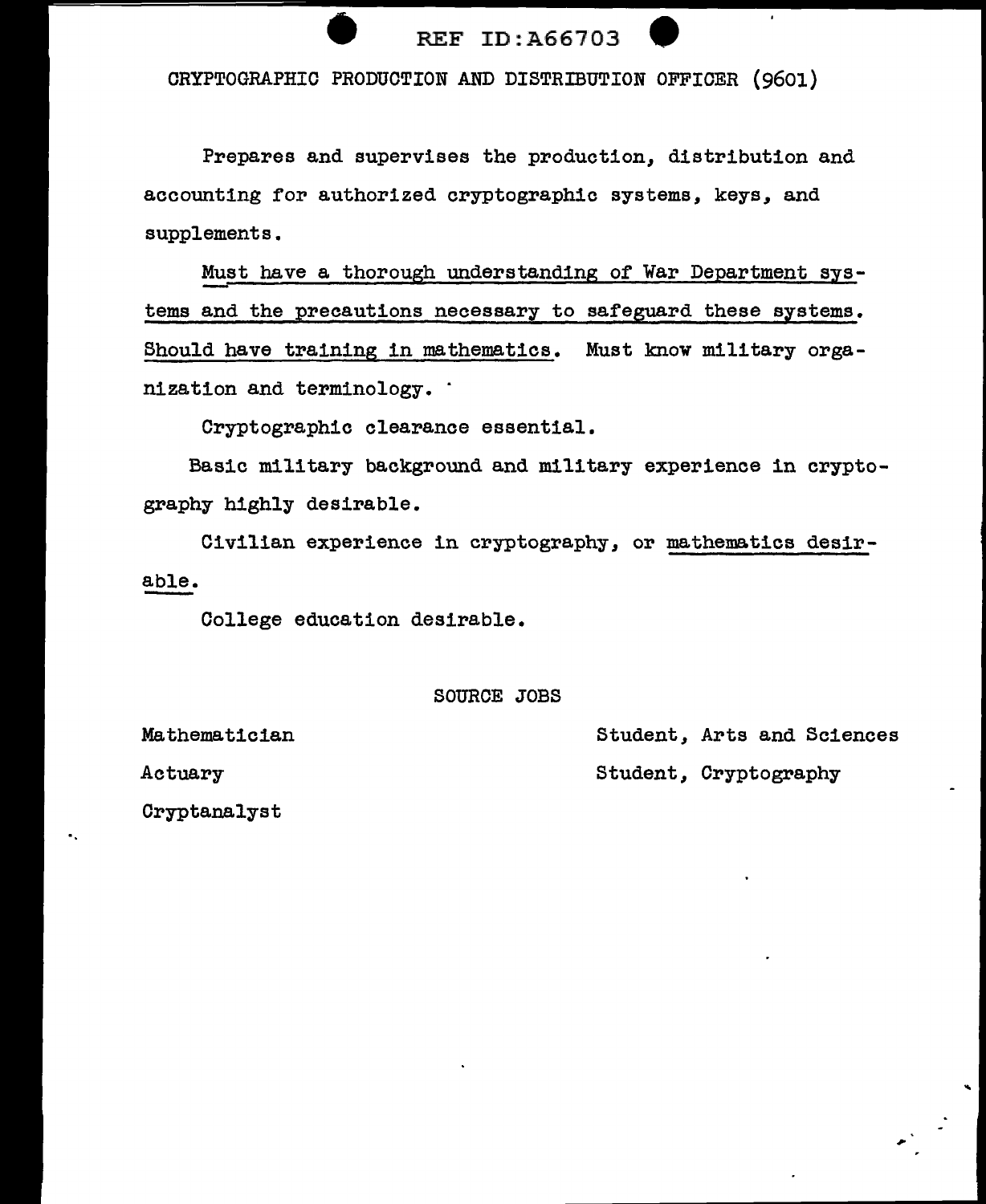

CRYPTANALYTIC OFFICER, TRANSLATIONS (9604)

Translates messages written in a specific foreign language and assists in the solution of foreign cryptographic systems.

Must possess an excellent knowledge of the designated language. Must possess thorough knowledge of the organization and order of battle of designated military forces, and forms and phraseology peculiar to the designated language as used in cryptography. Knowledge of foreign customs, personalities and geography desirable.

Basic military background desirable.

Cryptographic clearance essential.

Civilian experience in the translation of foreign languages and travel experience highly desirable.

College education with specialization in language desirable.

SOURCE JOBS

Language Instructor

Language Student

Translator

Expert Manager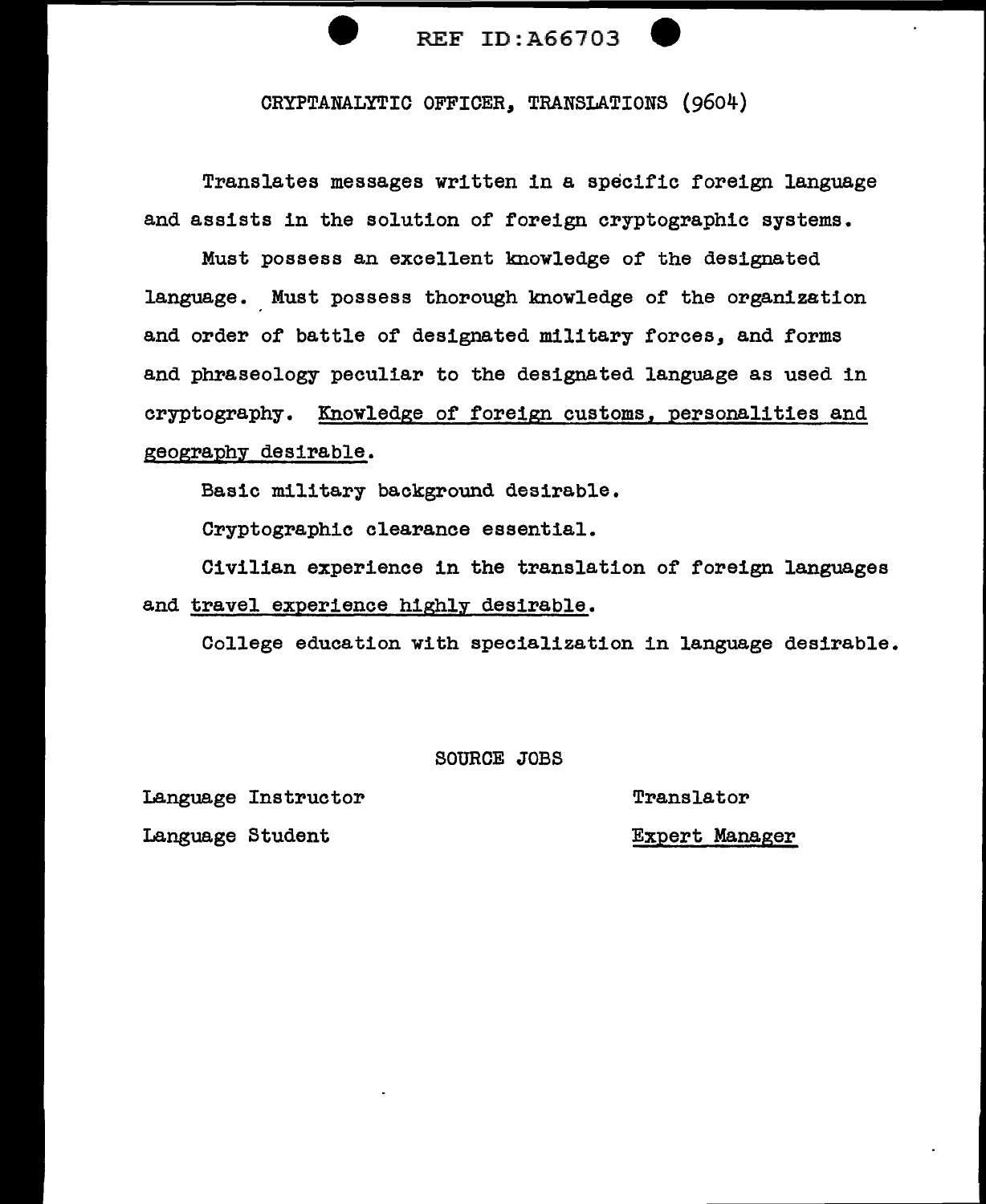TRAFFIC ANALYSIS OFFICER (9605)

Conducts or directs the analysis of traffic of designated communication systems for the purpose or obtaining a knowledge of their organization and operation, and applies the knowledge so gained to the coordination of intercept and direction finding operations, to the assistance of cryptanalytic operations, and to the derivation of intelligence. Conducts or directs the analysis of friendly radio and wire traffic from the transmission security standpoint.

Must have a thorough knowledge of the procedure used by the designated communication systems. Should be familiar with the geography of the area in which the systems operate, and the organization and order of battle of the forces concerned. Should have a knowledge of cryptography and cryptanalytic principles. Ability to read and translate the appropriate language is desirable.

Basic military background and experience in signal intelligence or military radio communication desirable.

Cryptographic clearance is essential.

Civilian experience in commercial communication systems, statistical work, or languages is desirable.

Education on college level desirable.

# SOURCE JOBS

Amateur Radio Operator

Traffic Analyzer, Commercial Communication System

Statistician

Translator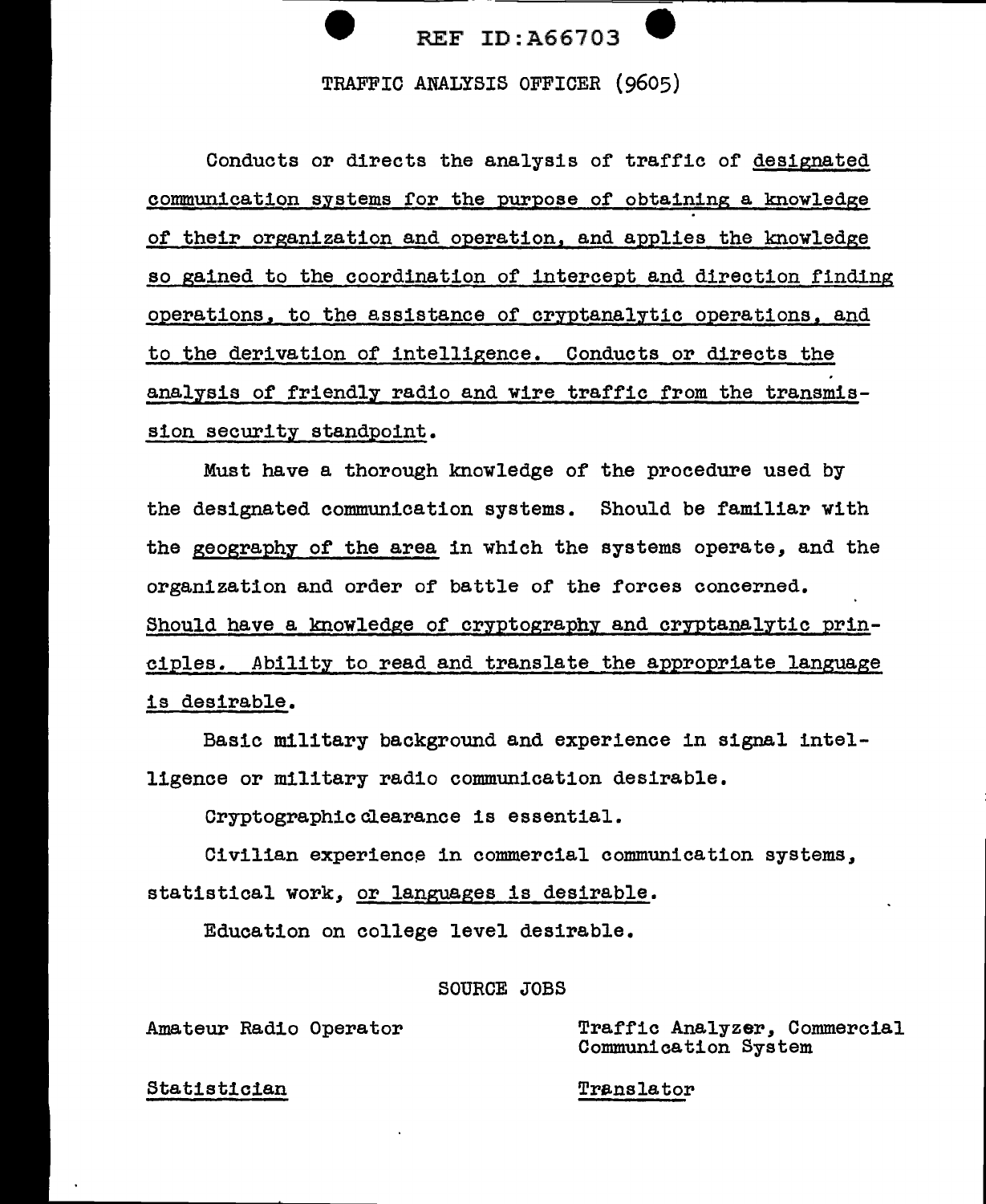CRYPTOGRAPHIC EQUIPMENT MAINTENANCE AND REPAIR OFFICER

(Designated Equipment) (9606 -  $($   $)*$ )

Directs and supervises the installation, inspection, maintenance and repair of designated cryptographic equipment and associated accessories. Analyzes technical and operational difficulties on designated cryptographic equipment and provides corrective measures. Supervises personnel engaged in the cleaning, disassembly, replacement of defective parts, adjustments and the proper techniques of cryptographic equipment maintenance. . Maintains appropriate records and prepares required reports.

Must have appropriate knowledge of other subjects and material associated with the particular designated cryptographic equip- " ment. Further prerequisite qualifications for officers in the category are outlined in letters destributed to holders of such designated cryptographic equipment.

Must not be color blind.

Must have cryptographic clearance.

Military experience desirable.

Civilian experience should include several years experience in the installation, maintenance, and repair of intricate electromechanical equipment.

Should be graduate of technical or vocational school.

# SOURCE JOBS

Teletypewriter Repairman

Typewriter Repairman

<u>न ।</u>

Calculating Machine Serviceman

--- -- \_ \_J

\*Specific classes of cryptographic equipment will be defined 1n classified War Department letters.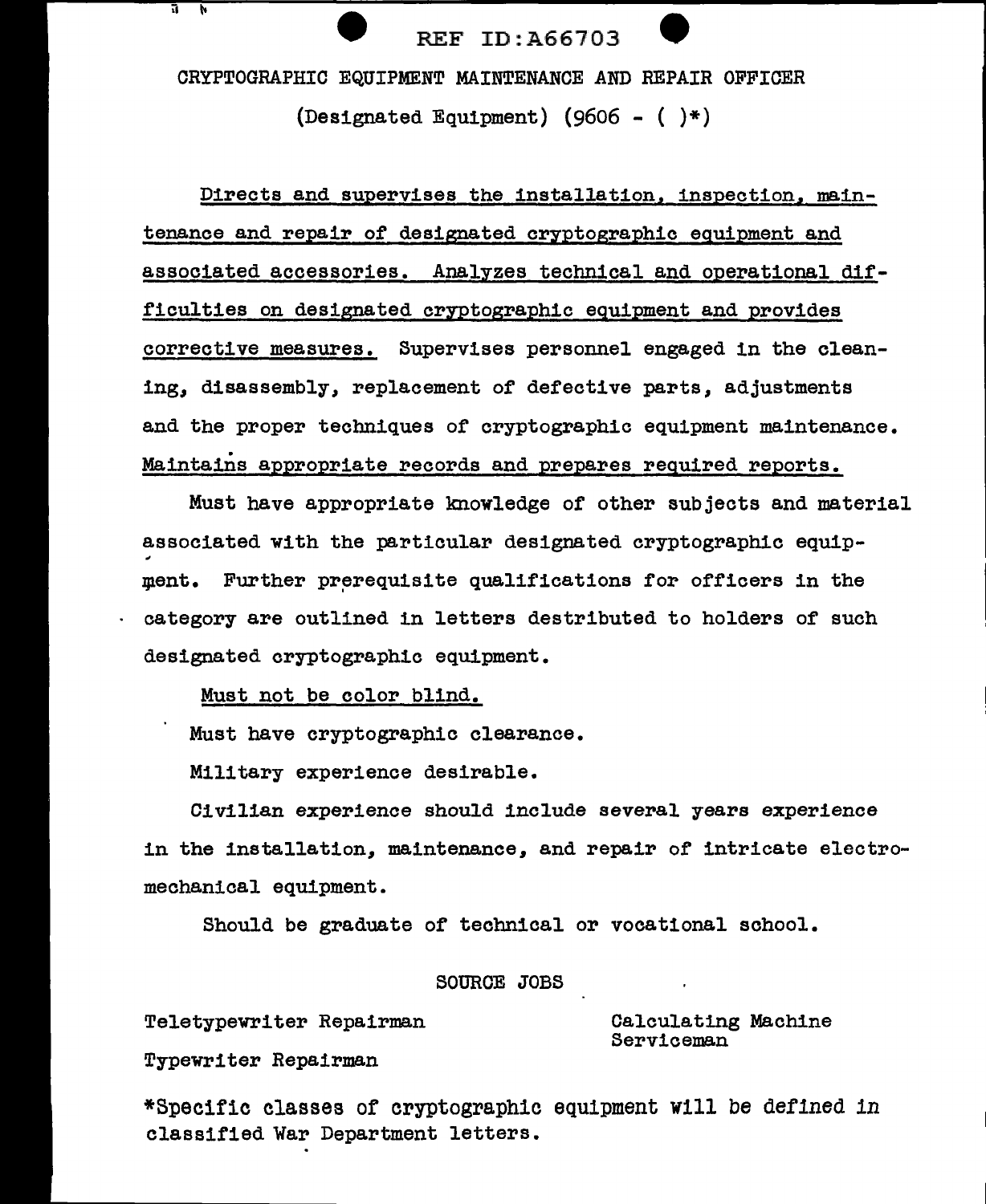

Trnaslates messages written in a specific foreign language and assists in the solution of foreign cryptographic systems.

Must possess an excellent knowledge of the designated language; a thorough knowledge of the organization and order of battle of deisgnated military forces, and a general understanding of the economic and political organization of a designated area. Must possess marked deductive ability and sound judgment as well as the ability to correlate his knowledge of the designated language with the forms and phraseology peculiar to that language as used in cryptography.

Cryptographic clearance essential.

# SUGGESTED SUBSTITUTE:

267 - Translator

\*Specification Serial Number to be assigned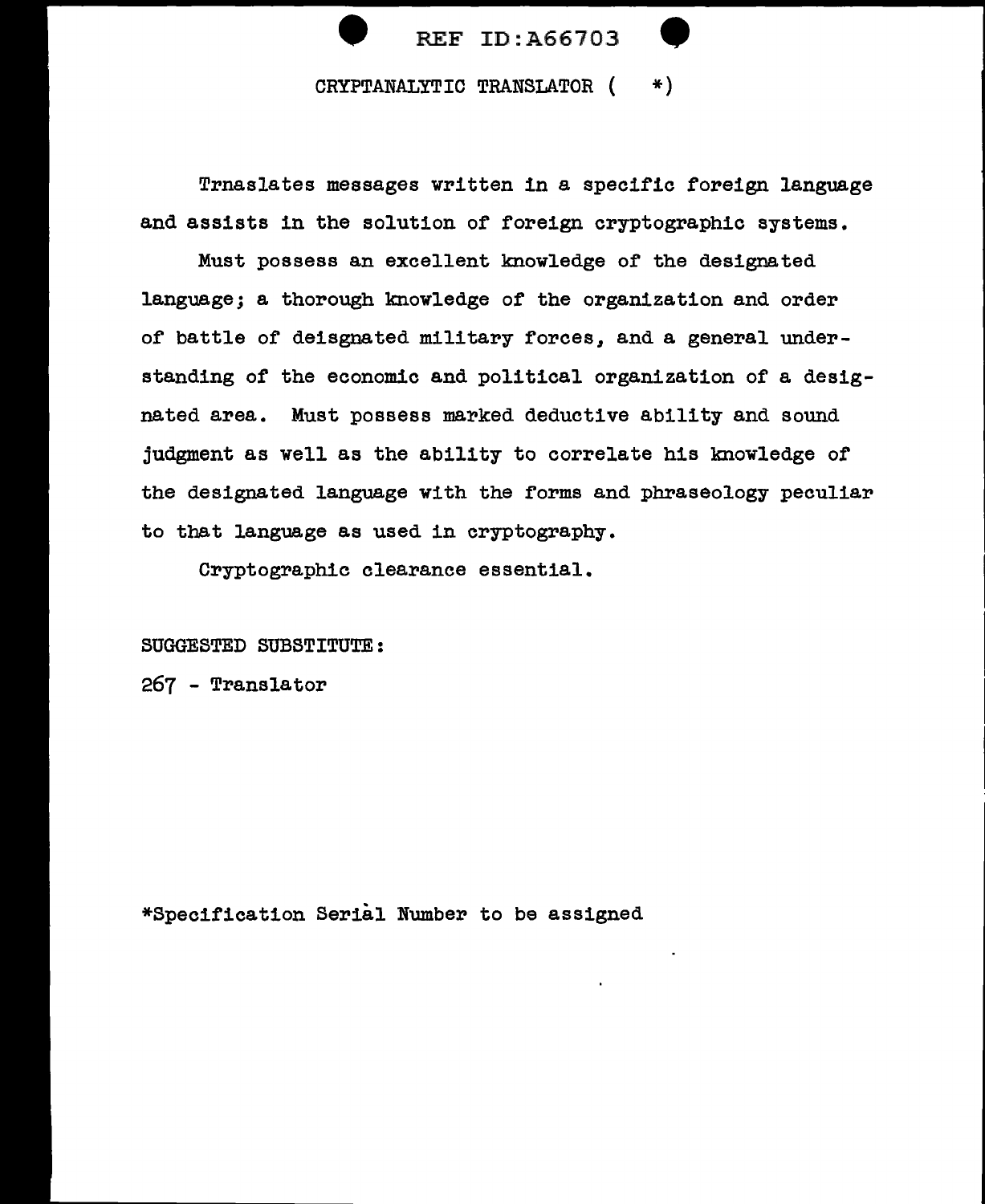

Identifies and intercepts voice radio transmissions in a designated foreign language by operating a radio receiver and other equipment. Copies or records intercepted transmissions and translates into English. Copies such low speed International Morse Code and any radiotelegraph codes or characters which are peculiar to the designated language as may be encountered when enemy station changes over from voice to code transmission.

Operates equipment such as receivers, sound recorders, and transcribers. Tunes in radio receiver on an assigned frequency or by searching over a band of frequencies. Records intercepted traffic by hand, typewriter or by transcribing data from recordings.

Performs first echelon maintenance by inspecting, dusting and oiling equipment; makes simple repairs or adjustments such as changing tubes and adjusting frequencies. Uses simple hand tools.

Must be able to receive and print pencil copy (without error) International Morse Code sent at a speed of 8 five-letter random code groups perminute for a minimum period of three consecutive minutes out of five. Also must be able to receive and copy without error any radiotelegraph code or characters peculiar to the designated language by hand printing and typewriter at speeds equivalent to those outlined for International Morse Code in the group form commonly used.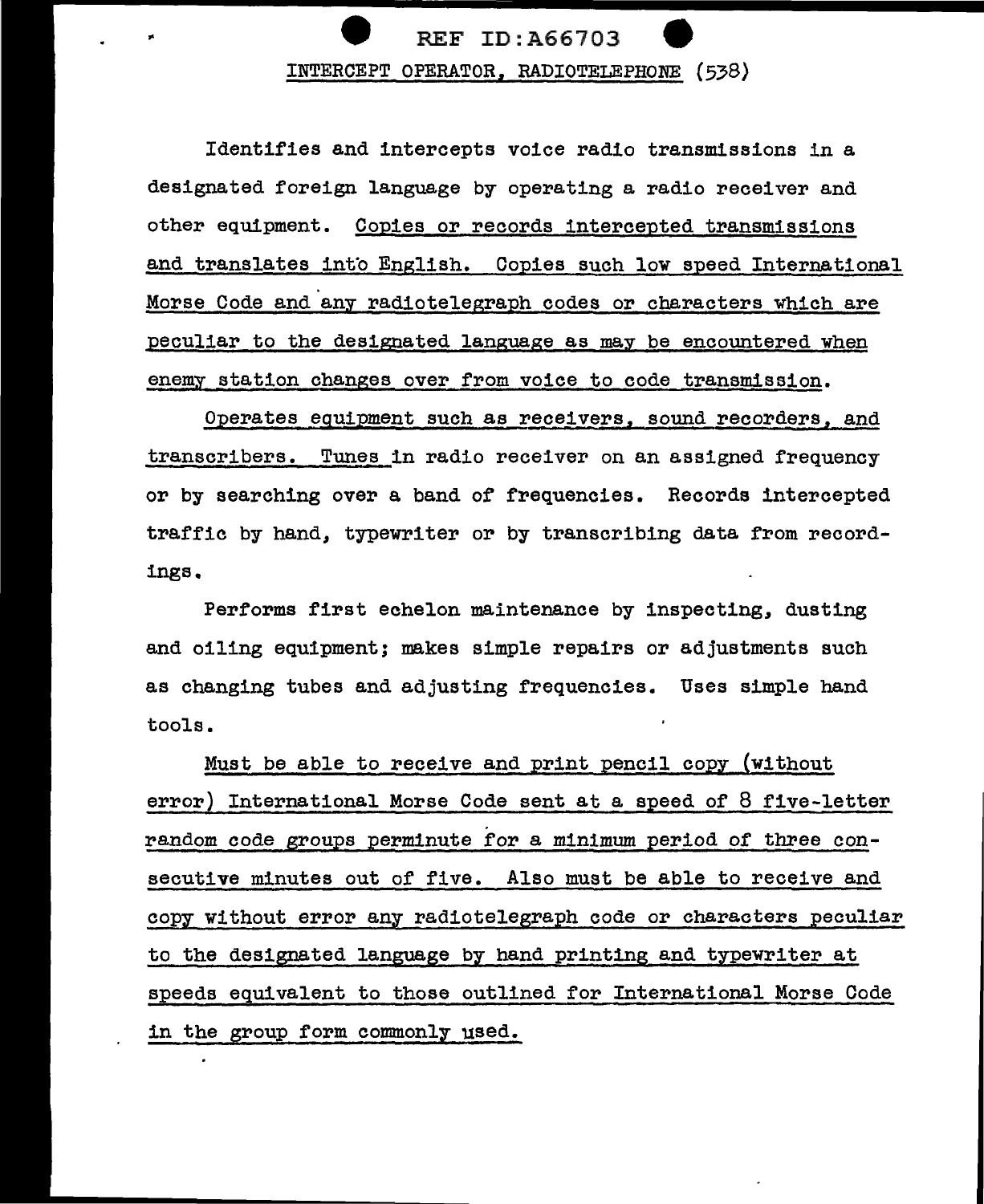# • REF ID:A66703

Must have an excellent understanding of the designated foreign language in its spoken form and be able to translate it accurately into English. Must have a thorough knowledge of military terminology used in the foreign language and in English. Training in shorthand is desirable.

SUGGESTED SUBSTITUTES:

267 Translator

320 Interpreter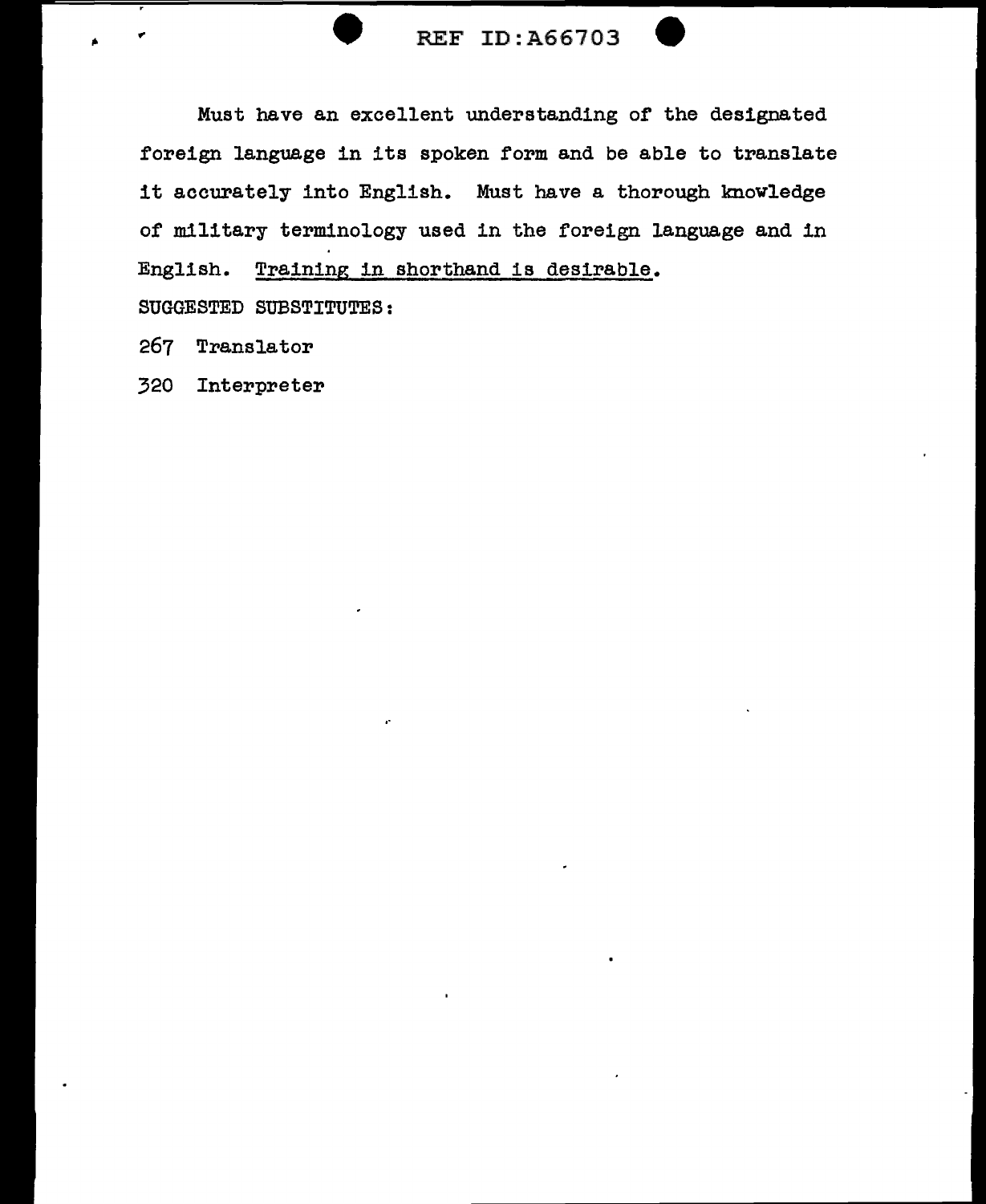# TRAFFIC ANALYST {709)

Assis# in the analysis of traffic of designated communication systems for the purpose of obtaining a knowledge of their organization and operation and applies the knowledge so gained to the coordination of intercept and direction finding operations, to the assistance of cryptanalytic operations, and to the derivation of intelligence without recourse to cryptanalysis. Assists in the analysis of friendly radio and wire traffic for violations of transmission security.

Must have thorough knowledge of the procedure used by the designated communication systems. Should be familiar with the geography of the area in which the systems operate and the organization and order of battle of the forces concerned. Should be familiar with principles of cryptography and cryptanalysis. Ability to read and translate the appropriate language is desirable.

Cryptographic clearance essential.

Training in languages, mathematics, or statistical procedures desirable.

~ SUGGESTED SUBSTITUTES:

808 Cryptanalysis Technician 738 Intercept Operator, Radiotelegraph

267 Translator

•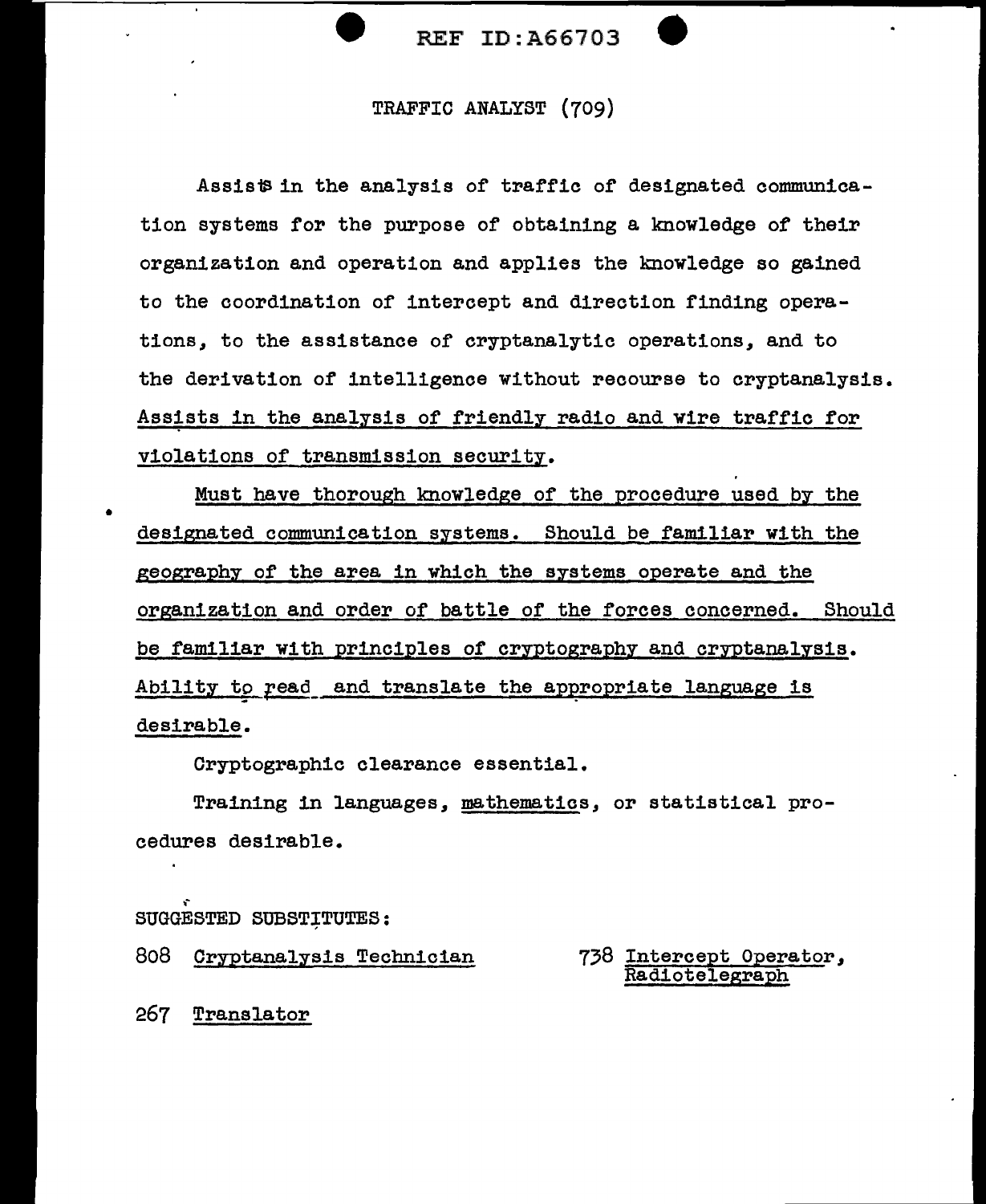INTERCEPT OPERATOR, RADIOTELEGRAPH (738)

Identifies, intercepts, and copies International Morse Code radio signals, and any radiotelegraph codes or characters which are peculiar to a designated language, by means of radio receiver.

Installs and operates radio receiving and direction finding equipment including auxiliary accessories such as frequency meters, sound recorders, panoramic adaptors, antenna systems, and power units. Tunes in radio receiver on an assigned frequency, or by searching over a band of frequencies. Records intercepted traffic by typewriter or hand printing. Operates directionfinding equipment, takes bearings and plots them on a map. Maintains intercept logs and other records pertaining to the handling of messages.

Performs first echelon maintenance by inspecting, dusting and oiling equipment; making simple repairs, or adjustments, such as changing tubes. Uses simple hand tools.

Must be able to receive and copy without error International Morse Code by hand printing at a speed of 20 five-letter random code groups per minute and by typewriter at a speed of 25 fiveletter random code groups per minute, both for a minimum period of 3 consecutive minutes out of 5. Also must be able to receive and copy without error any radiotelegraph code or characters peculiar to a designated language by hand printing and typewriter at speed eguivalent to those outlined for International Morse Code and in the group form commonly used.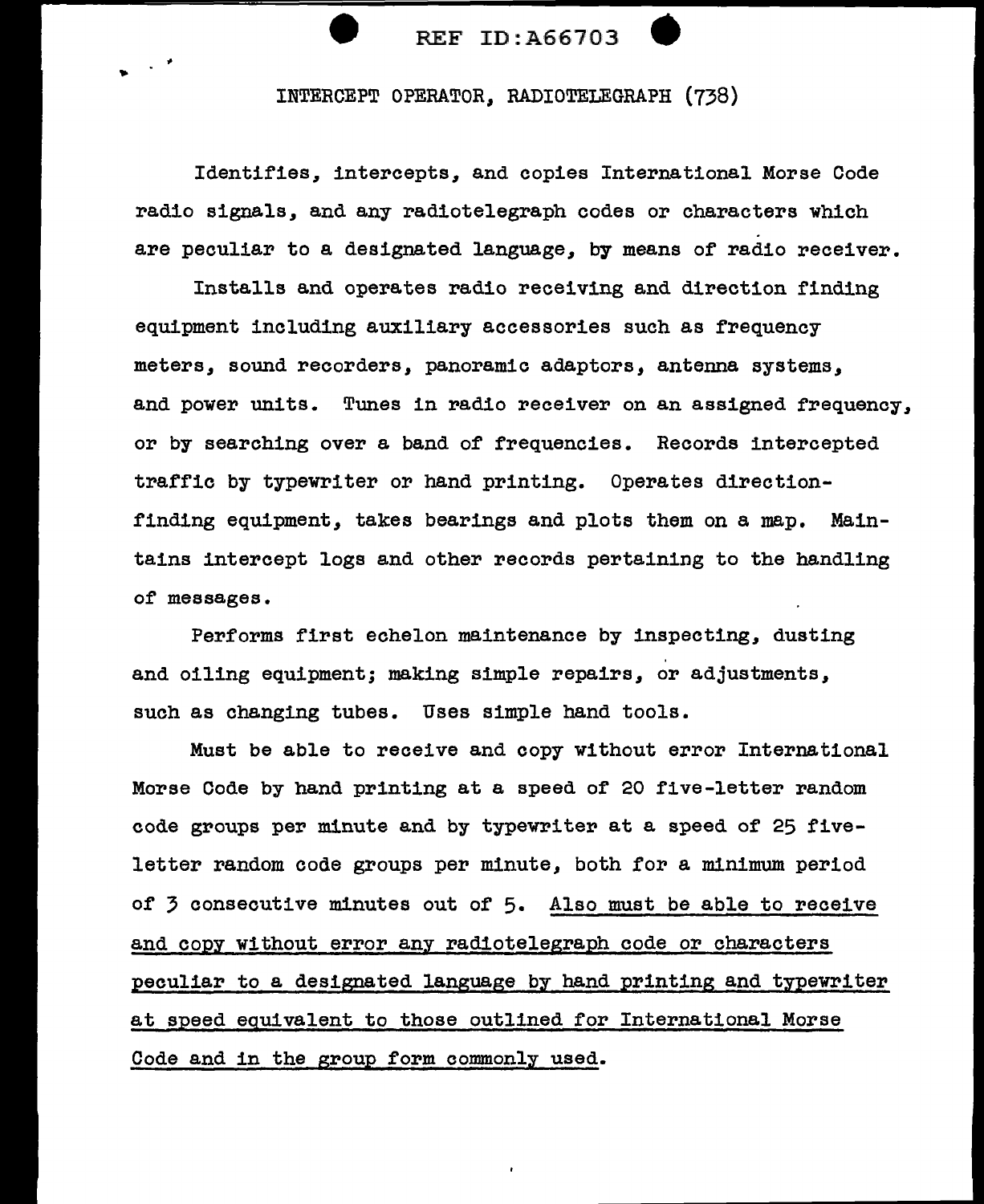Must be familiar with and understand the radio procedure used.by designated radio communication systems including the use of procedure signs and signals.

# SUGGESTED SUBSTITUTE:

766 Radio Operator, High Speed, Manual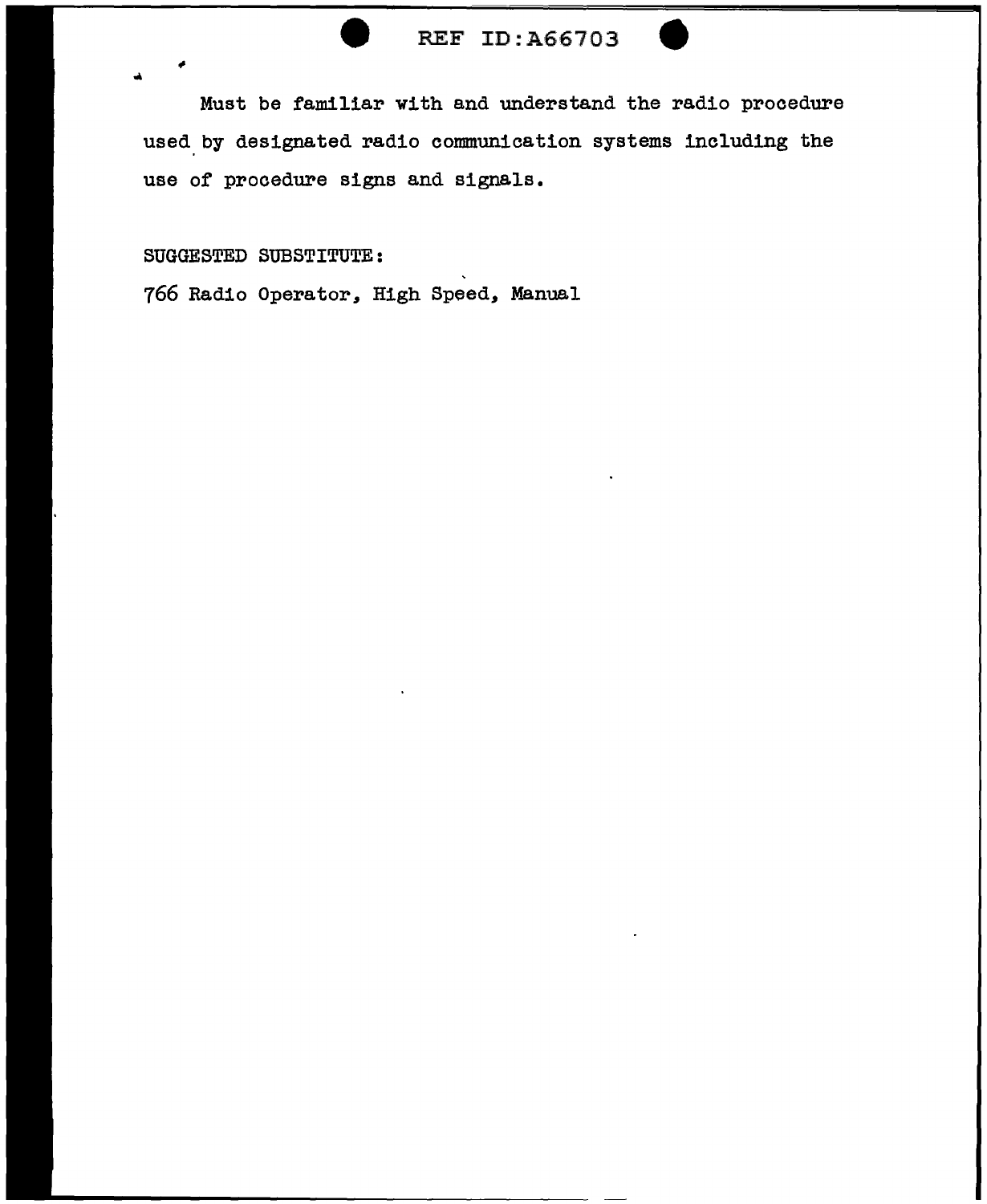(Designated Equipment) (801-( )\*)

Installs, inspects, maintains, and repairs designated cryptographic equipment and associated accessories. Analyzes technical and operations difficulties on designated cryptographic equipment and provides corrective measures. Cleans, inspects, replaces defective parts, and makes adjustments for the proper maintenance of the designated cryptographic equipment.

Uees special tools and devices as specified for the proper technique of cryptographic equipment maintenance.

Must have thorough knowledge of the principles of electricity, electrical and mechanical measuring instruments, schematic and plan wiring diagrams and the tracing of circuits.

Must have appropriate knowledge of other subjects and material associated with the particular designated cryptographic  $\dot{}$ equipment. Further prerequisite qualifications for personnel in this category are outlined in letters distributed to holders of such designated cryptographic equipment.

### Must not be color blind.

Must have cryptographic clearance.

\*Specific classes of cryptographic equipment will be defined in classified War Department letters.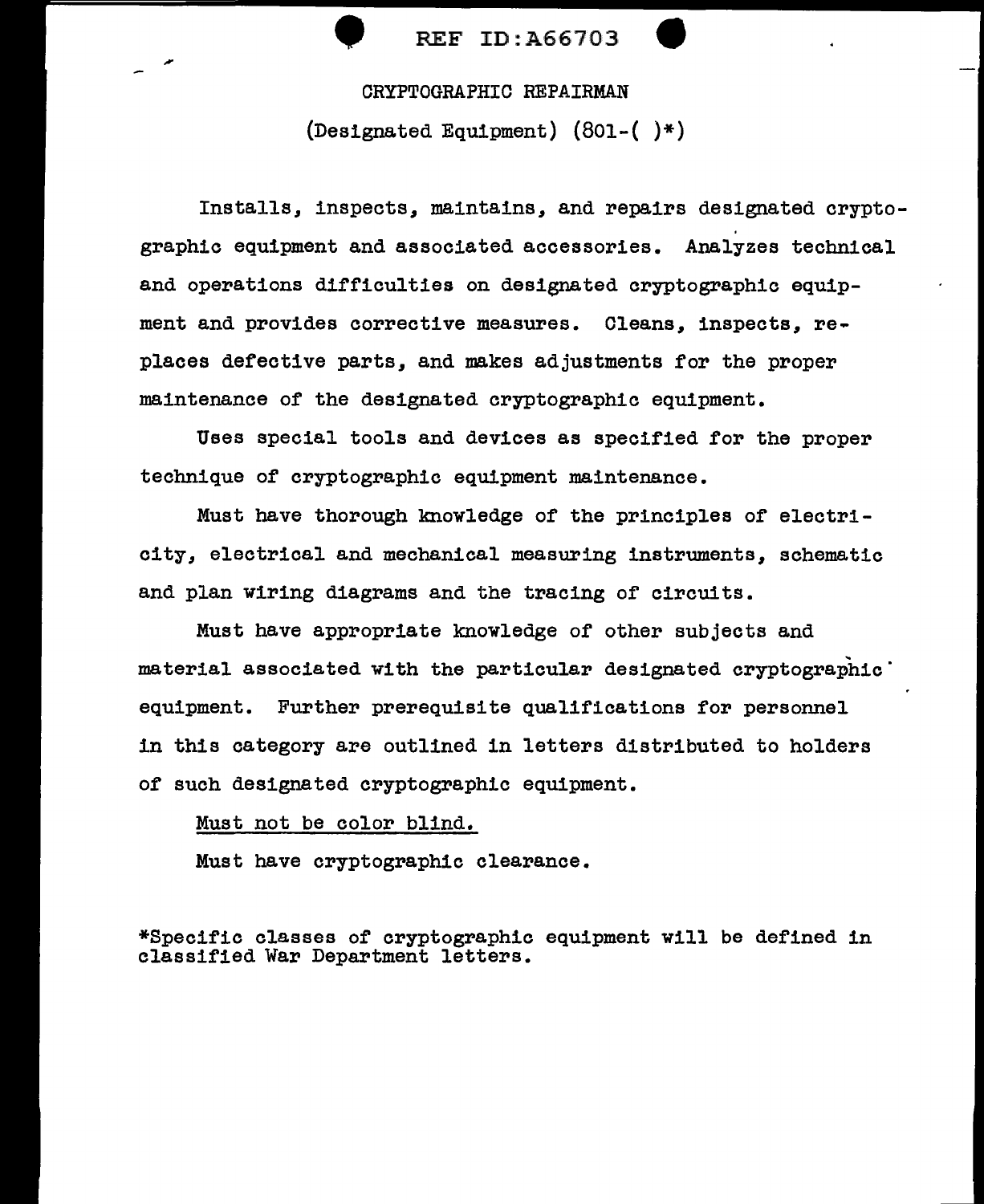

# CRYPTOGRAPHIC TECHNICIAN (805)

Cryptographs and decryptographs classified messages. Should be familiar with all types of cryptographic systems and equipment employed by the Army. Handles highly classified communications and maintains cryptographic files.

Must have a thorough working knowledge of cryptographic security, cryptonets, and instructions governing the various cryptographic systems. Must be able to review messages for violations of security and defects in cryptographing. Should be adept in handling garbled cryptograms. Should be familiar with electrical communications procedure. Must be capable of typing at a minimum rate of 25 words per minute.

Cryptographic clearance essential.

SUGGESTED SUBSTITUTE

667 Message Center Clerk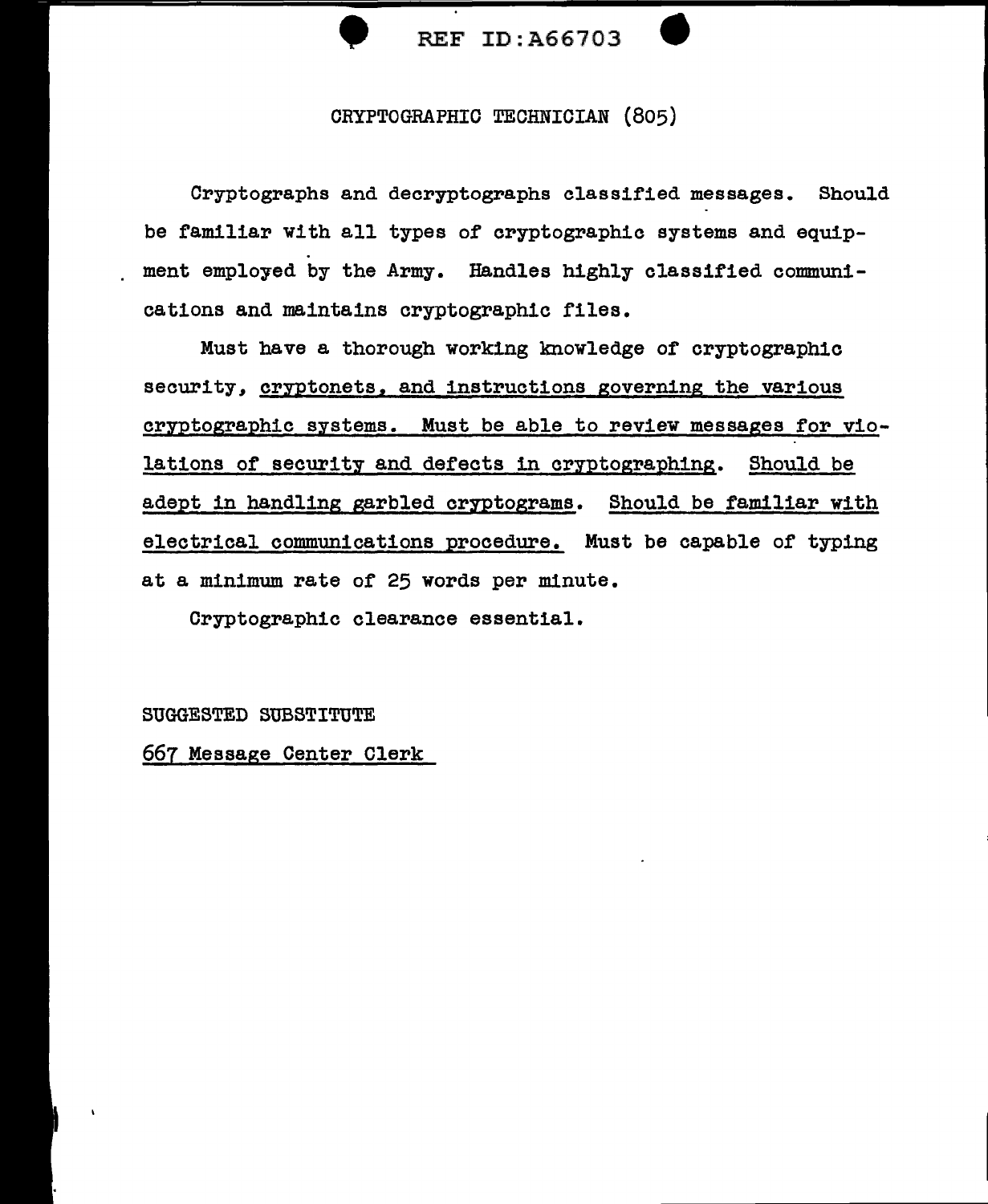# REF ID:A66703  $\bullet$ <br>07)

# CRYPTOGRAPHER

CODE COMPILER

Prepares or assists in preparing, compiling and revising codebooks and cipher systems, keys, and supplements for use in cryptographic military communications.

Must have a thorough knowledge of War Department cryptographic systems and the precautions necessary to safeguard these systems.

Knowledge of elementary principles of cryptanalysis and training in mathematics is desirable.

Cryptographic clearance essential.

# SUGGESTED SUBSTITUTES:

805 Cryptographic Technician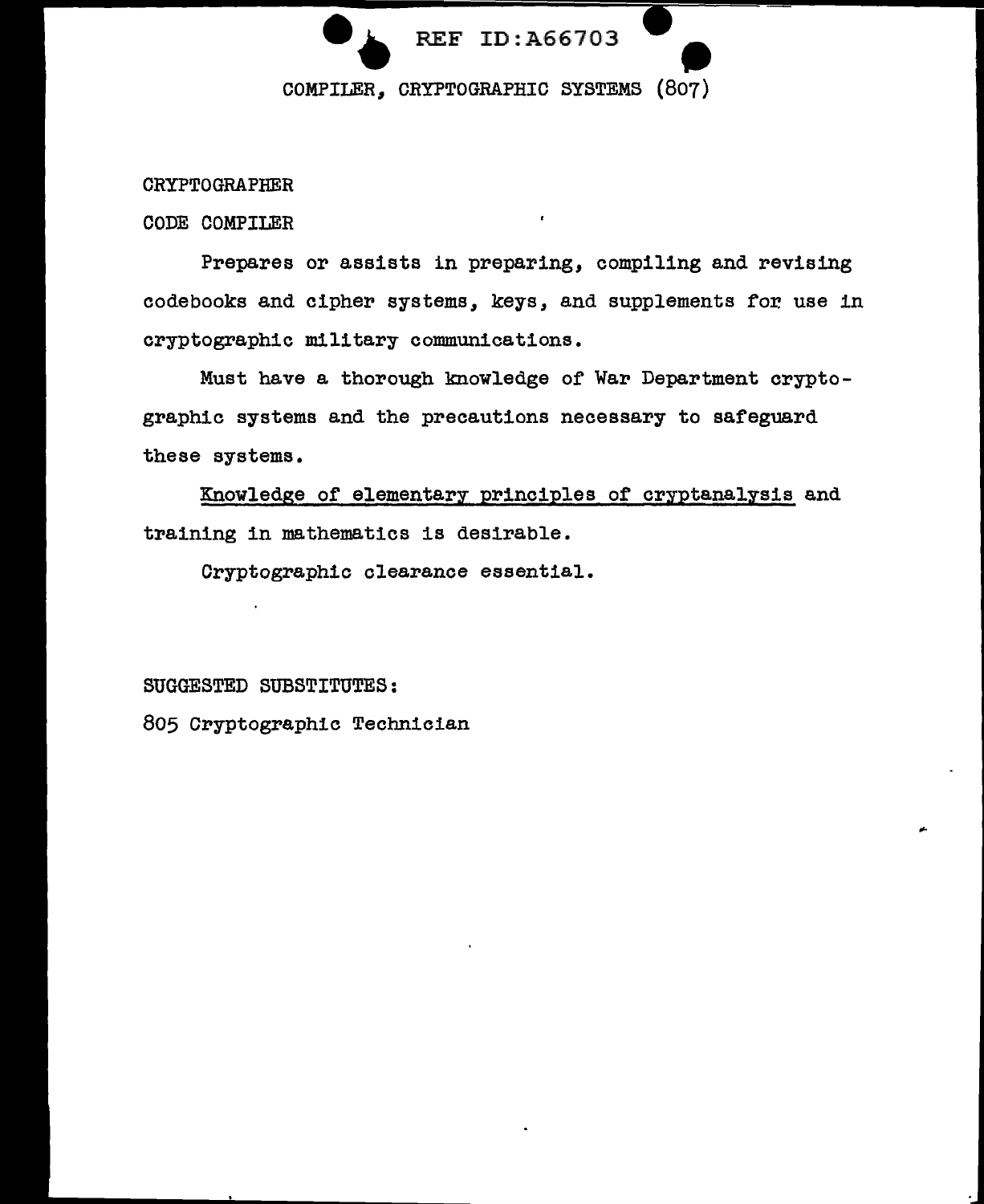

Decodes and deciphers cryptograms without the aid of the device or key used in preparing them.

Analyzes intercepted cryptographed messages and determines the key by using deductive reasoning and employing knowledge of various cryptographic systems. Analyzes friendly radio and wire traffic for violations of cryptographic security •

. Must have a general background knowledge of the cryptograph1c. systems used by modern armies; a thorough understanding of basic and advanced principles of cryptanalysis; and a basic knowledge of the appropriate language. Must possess initiative, patience, and marked deductive ability. Should have some mathematical training.

May supervise others in cryptanalysis.

Cryptographic clearance essential.

SUGGESTED SUBSTITUTES:

- 805 Cryptographic Technician
- 807 Compiler, Cryptographic Systems
- 267 Translator
- 709 Traffic Analyst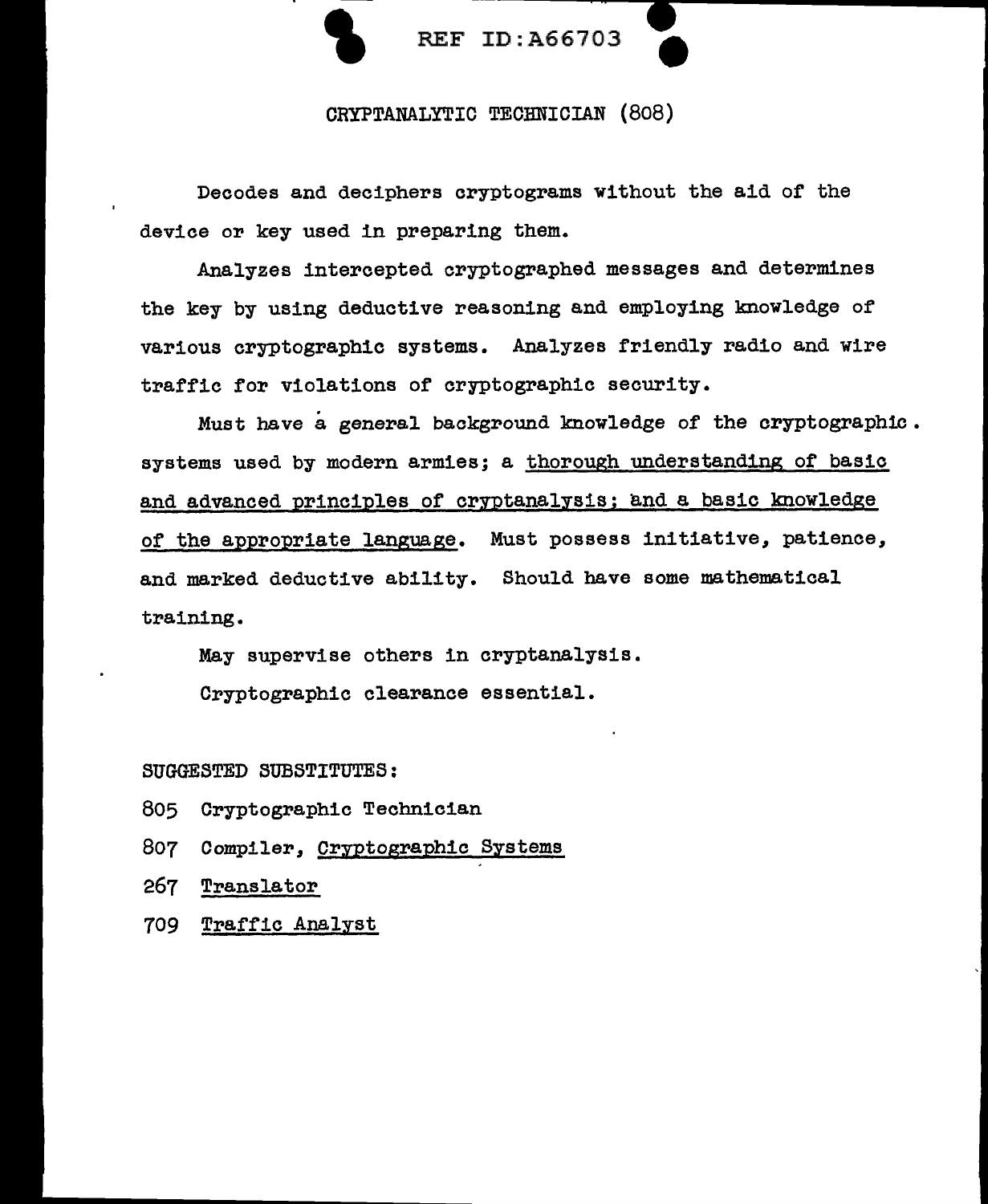

# REF ID:A66703<br>RADIO INTERCEPT OPERATOR, NON-MORSE ( )\*)

Identifies and intercepts Non-Morse radio signals by means of a radio receiver and associated equipment. Records signals, using sound recorders, ink recorders, facsimile recorders, tele typewriters, or other automatic printers. Operates radio receiving equipment, including frequency meters, ink and sound recorders, automatic printers, single side band receivers, speech inverters and scramblers, channel shifting equipment, spectographs, and associated equipment. Tunes receivers on an assigned frequency or by searching over a frequency band. Maintains station logs and other records pertaining to the handling of messages. Performs first echelon maintenance by inspecting, dusting, adjusting, and oiling equipment. Uses simple hand tools.

Must be able to receive International Morse Code by hand printing at a speed of 10 five-letter random code groups for a minimum of three consecutive minutes out of five without error. Must have a thorough knowledge of the basic principles of radio, including such concepts as frequency modulation, sidebands, channel shifting, and working knowledge of the basic principles of the intercept equipment he must use. Must have a thorough knowledge of combined radiotelephone, radiotelegraph, and authentication procedures.

# SUGGESTED SUBSTITUTES:

543 Radio Intelligence Control Chief<br>738 Intercept Operator, Radiotelegraph 799 Intercept Operator, Fixed Station

\*SSN to be assigned.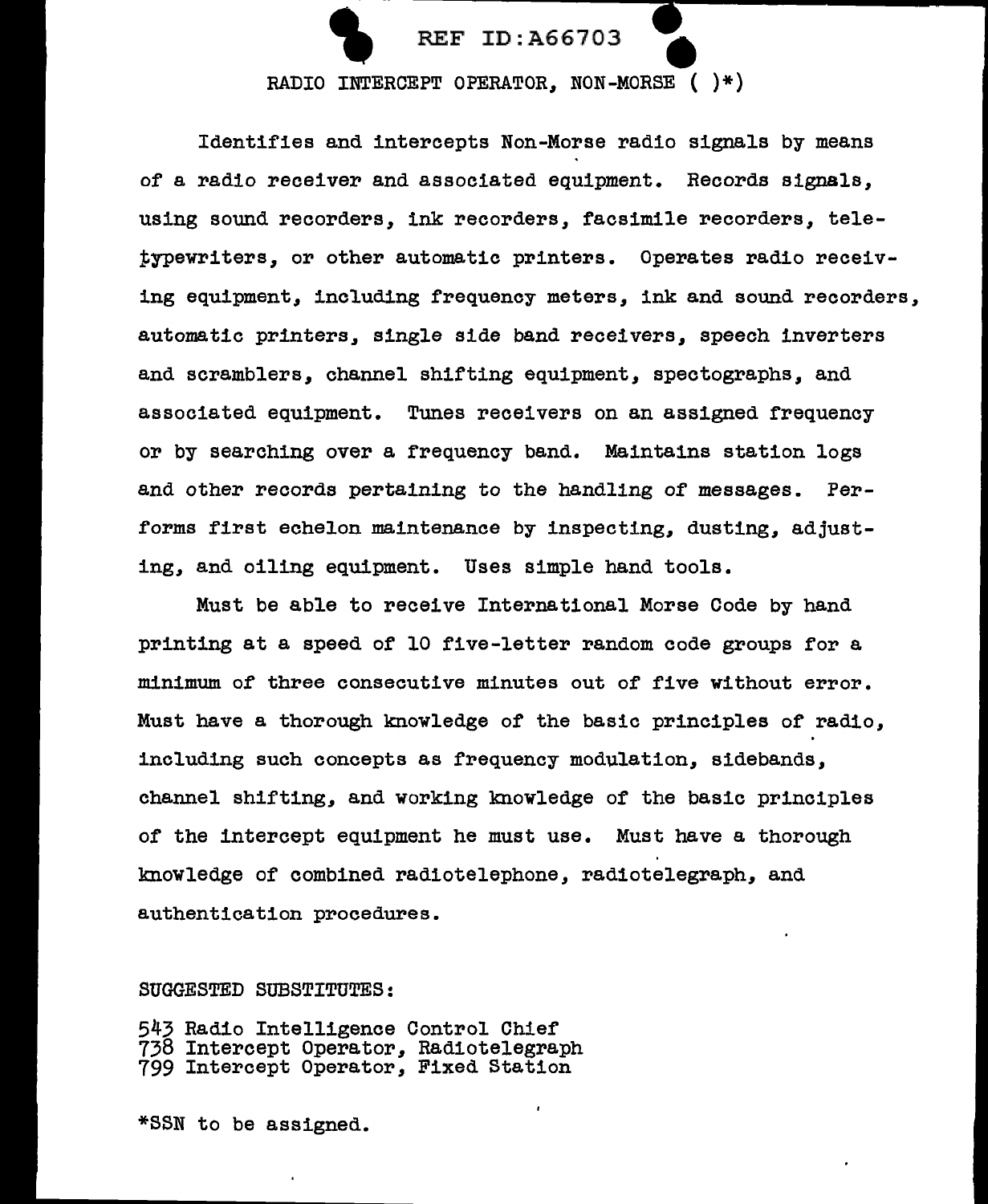ELECTHONIC CRYPTO-PECHANISM OFFICER

**REF ID:A66703** 

(Designated Equipment)  $(-1)^{*}$ )

والمعاونين وملاحده فالصائر المتأ فالمستقطع وأناس والمستعدم والمحاربين

Commands or supervises a unit charged with the installation, operation, maintenance and repair of designated electronic cryptomechanisms and is responsible for the initiation and observance, in relation to the designated equipment, of all precautions necessary to insure proper physical, cryptographic, and transmission security. Recommends engineering changes in equipment. Supervises the keeping of station logs and maintenance records. Supervises the preparation of required reports. Requisitions technical supplies, replacement parts, T/O & E items and common supplies. Keeps necessary property records.

Must be thoroughly familiar with radio theory and have a thorough working knowledge of the operating theory, installation, operation, maintenance and repair of designated complex electro-mechanical and/or electronic equipment. Must be familiar with Army organization, terminology and the details of administration of small units including Army supply procedures. HEST not be color-blind. Jume whe perception primited

Cryptographic clearance essential.

Civilian experience in electrical or radio engineering desirable.

College eduction with degree in electrical or radio engineering, or equivalent in experience in the maintenance of complex electronic equipment is desirable.

SCURCE JOBS

Electronic Engineer Radio Ingineer Physicist

Electrical Engineer Commercial Communications Engineer

\*Code to be assigned. Specific classes of equipment will be defined in classified Mar Department letters.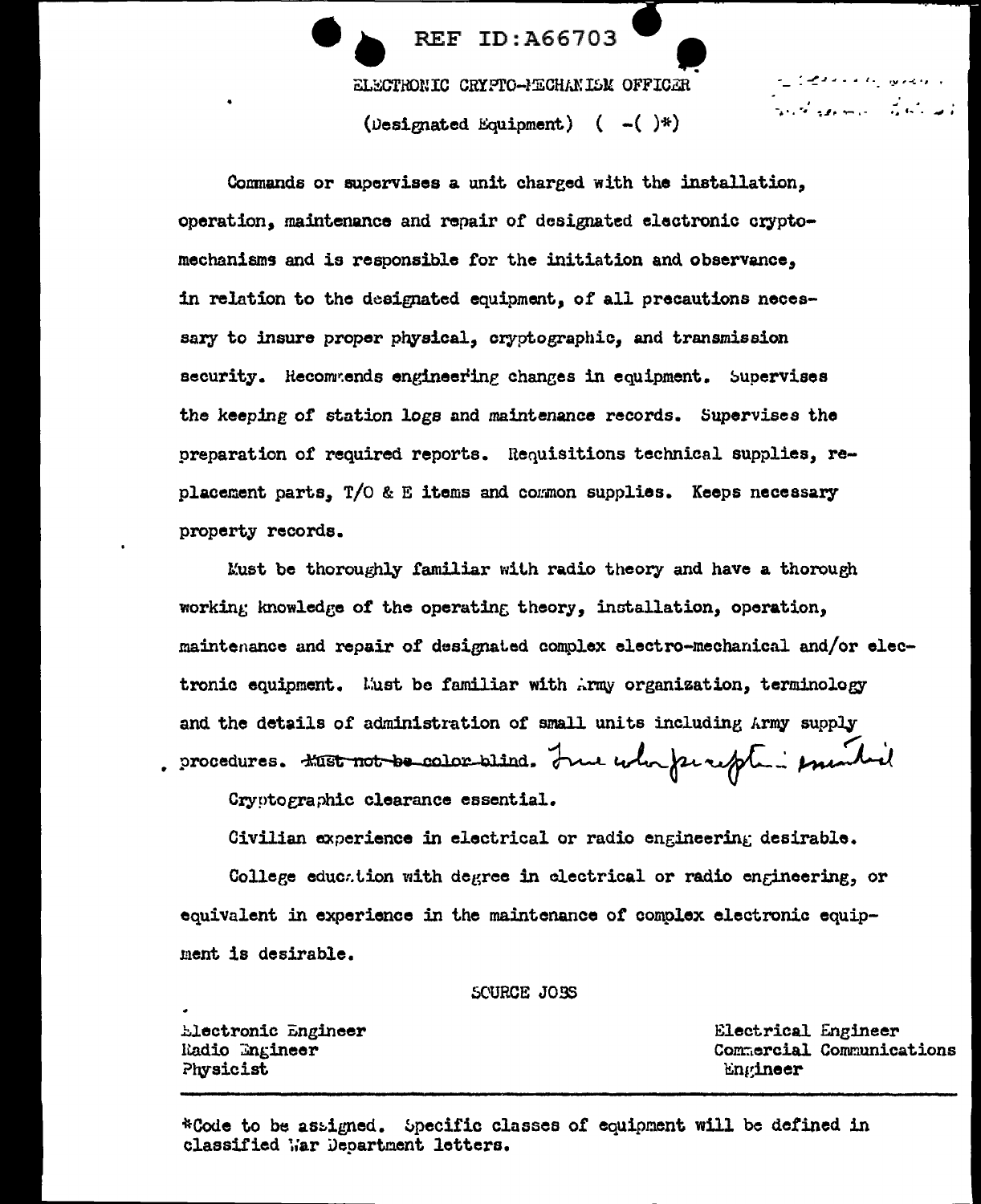**REF ID: A66703** ELECTION IC CRYPTO-MECHANISM ATTENDANT (Designated Equipment) (  $-()^*)$ 

Installs, operates, maintains and repairs designated electronic crypto-mechanisms. Coordinates starting information with distant terminals and makes the required adjustments for operation. Performs third echelon maintenance and repairs on designated equipment and associated accessories.

During transmission must be able to recognize signs of improper operation or equioment failures and take proper action to prevent the loss of security or damage to equipment. Must be thoroughly familiar with radio theory and have a thorough working knowledge of the operating theory of designated complex electro-mechanical and/or electronic equipment and be able to use the mechanical and electrical measuring and test equipment required to locate troubles and to effect necessary corrections. Must be adept at reading schematic and plan wiring diagrams and the tracing of circuits. Must be able to use with unusual dexterity a variety of common hand tools and such special tools as may be required to accomplish necessary repairs. Hust not be color blint. In color percepte - exerted.

Cryptographic clearance essential.

### SUGGESTED SUBSTITUTE:

649 Radio Repairman, Fixed Station

\*SSN to be assigned. Specific classes of equipment will be defined in classified War Department letters.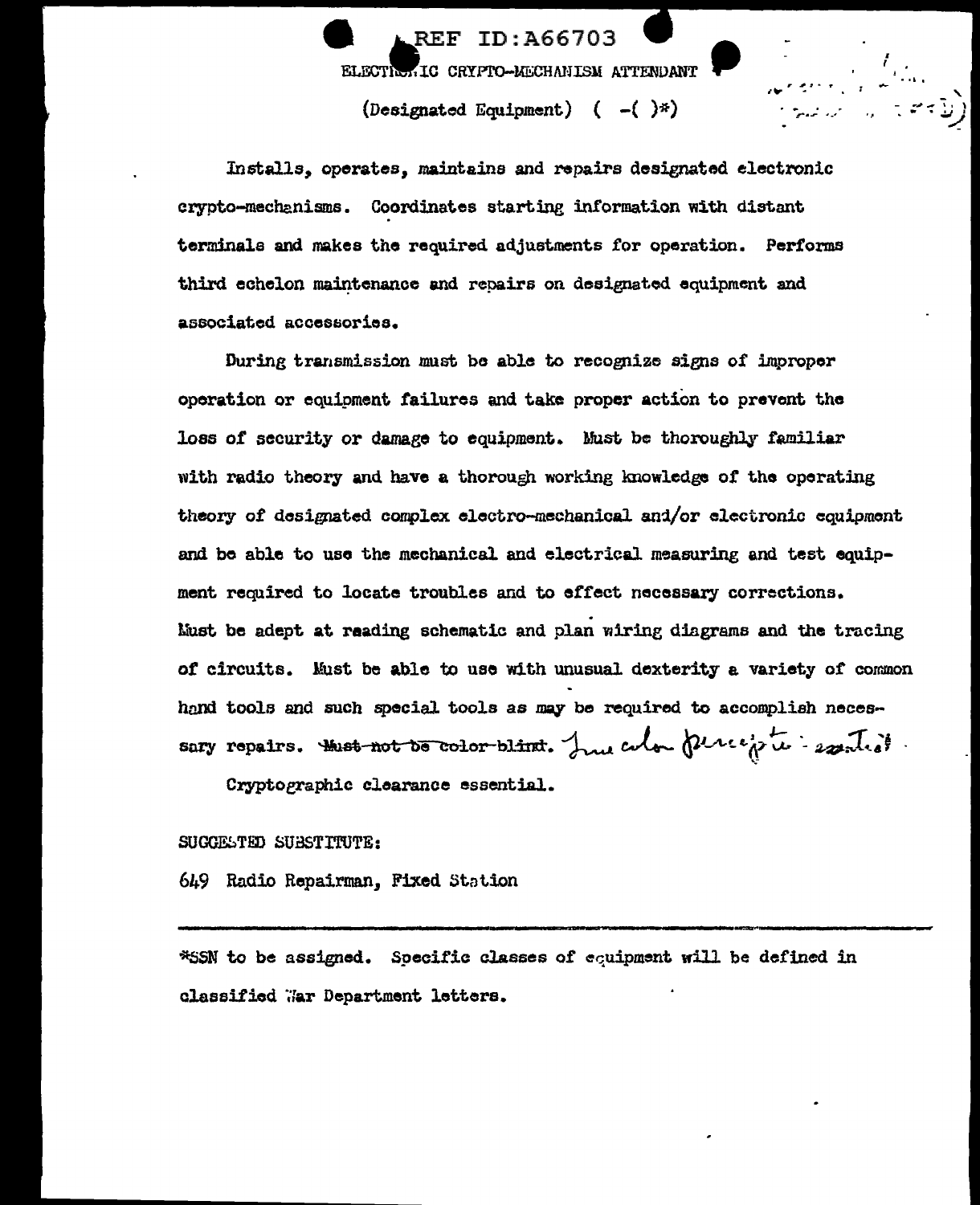$TD:AG6703$ **REF** 

### INTERCEPT EQUIPMENT REPAIRMAN, MON-PORSE (  $\bullet$ )

Installs, inspects, tests, and repairs alltypes of equipment peculiar to non-morse radio interception and analysis including frequency shifters. tone modulated maltiplex terminals, time base multiplex distributors, speech inverters and scramblers, spectographs, facsimile recorders and other specialized equipment, peculier to Army decurity igency activities.

Must have a thorough knowledge of basic principles of radio including amplitude modulation, frequency modulation, single sideband and frequency shifting operation; maltiplex and single channel non-morse terminal Want & certains formanded go of equipments and speech privacy systems. Hust be thoroughly familiar with standard radio maintenance and repair procedures. Must be able to use common hand tools and test equipment.

والأ

 $\mathbf{C}$ 

# **SUGGESTED SUBSTITUTE:**

t 83N to be assigned

ŕ

X

**SAS** Radio Repairman noch stalten. 649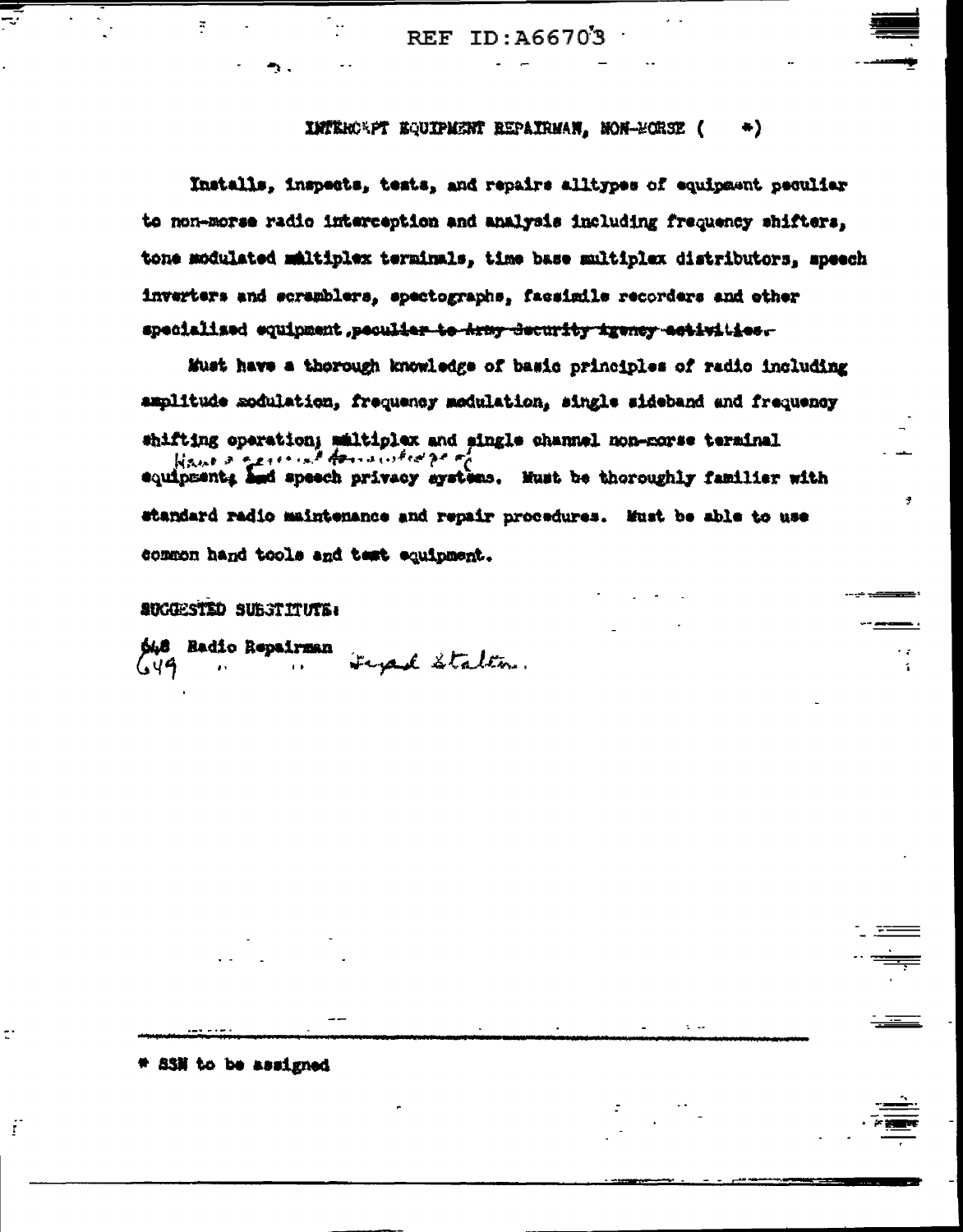m. Rhoods

# REF ID: A6670

### CRYPTAMALYTIC TRANSLATOR ( e).

Translates messages written in a specific foreign language and assists in the solution of foreign eryptographic systems.

approprisente Must possess an excellent knowledge of the designated language; a thorough knowledge of the organization of designated military forces. and a general understanding of the economic and political organisation of a designated area. Must possess marked deductive ability and sound judgment as well as the ability to correlate his سدورهم كالسا knowledge of the defignated language with the forms and phraseology peouliar to that language as used in orygtography.

Cryptographic clearance essential.

SUGGESTED SUBSTITUTE:

 $267$  - Translator

SSN to be assigned.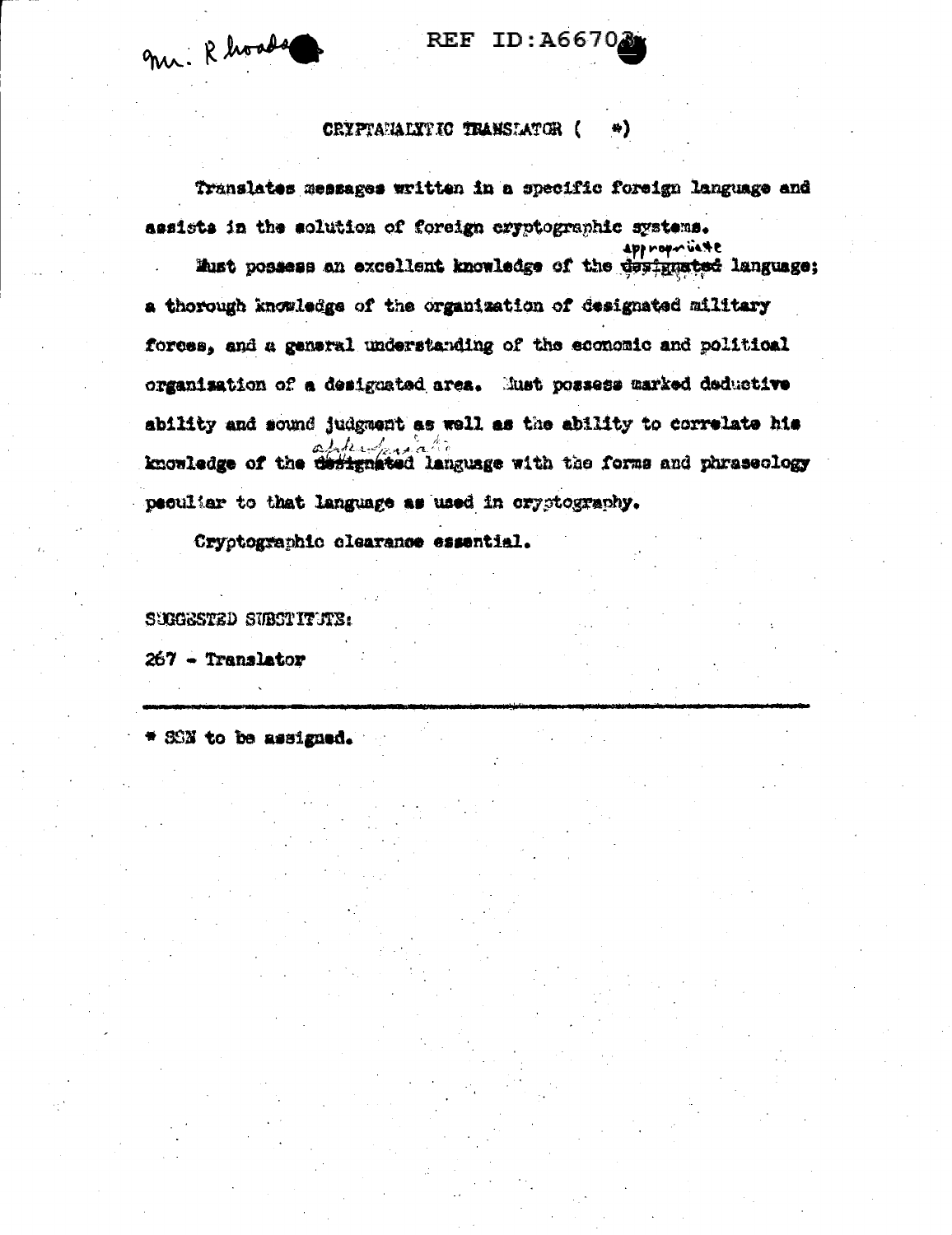**REF ID:A6670** 

### RADIO INTERCEPT OFERATOR. NON-MORSE ( ₩).

Identified and intercepts Non-Morse radio signals by means of a radio receiver and associated equipment. Records signals, using sound recorders. ink recorders. facsimile recorders, teletypewriters, or other automatic printers. Operates radio receiving equipment, including frequency mesters, ink and sound recorders, automatic pringers, single sideband receivers, speech inverters and scranblers, channel shifting equipment, spectrographs, and associated equipment. Tunes receivers on an assigned frequency or by searching over a frequency band. Maintains station logs and other records pertaining to the handling of messages. Thrforme-first echelen maintenance. - Uses simple hand tools.

Must be able to receive International Morse Code by hand printing at a speed of 10 five-letter random code groups for a minimum of three consecutive minutes out of five without error. Must have a thorough knowledge of the basic principles of radio, including such concepts as frequency modulation, sidebands, channel shifting, and a working knowledge of the basic principles of the intercept equipment he must use. Must have a thorough knowledge of combinedradictelephone, radiotelegraph, and authentication procedures. Must have a general knowledge of the various types of traffic which have intelligence value.

# SUSCESTED SUBSTITUTES:

543 Radio Intelligence Control Chief 738 Interport Operator  $-\widehat{6}$  and  $\left(\begin{array}{c} 0 & \text{if } 0 \leq x \leq 0 \\ 0 & \text{if } 0 \leq x \leq 0 \end{array}\right)$ 799 Intercept Operator, Fixed Station

\* SSN to be assigned.